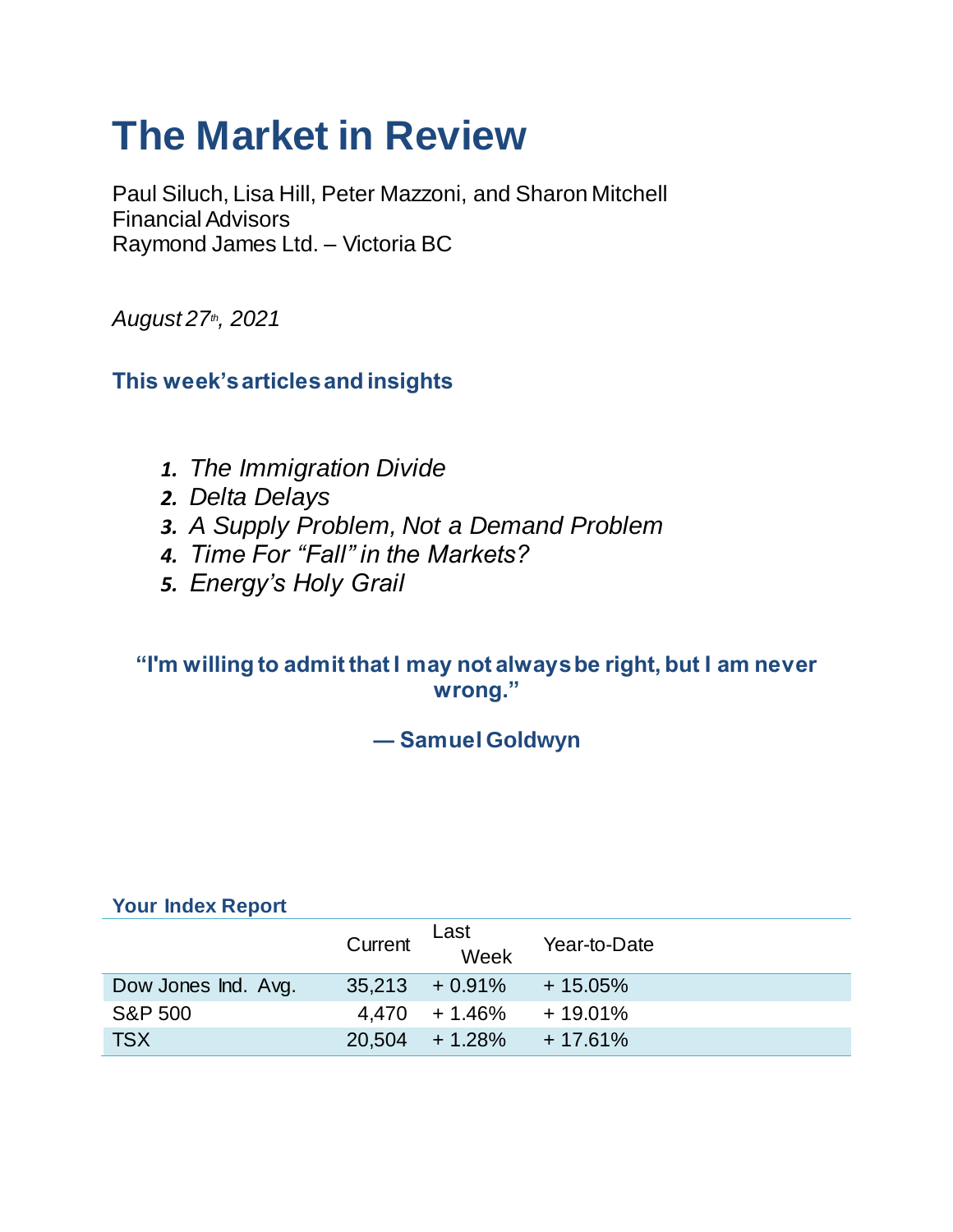## **The Immigration Divide**

On August 27<sup>th</sup>, 1882, a man named Samuel Goldfish was born in Warsaw, Poland. He was orphaned as a child, but was able to immigrate to London and then to New York, like millions of other Europeans of the day. He went to work in a glove factory, and by age 18 he was one of the top glove salesmen in all of America, and was now a partner in the company. He changed his name to Samuel Goldwyn, used his growing wealth to form a movie company called Metro-Goldwyn-Mayer, and the rest is history. Films such as Gone With The Wind and The Wizard of Oz made the company an icon in Hollywood. It jumped back into prominence this year when Amazon (**NASDAQ AMZN**) offered \$8.45 billion to buy the company and make it part of its Amazon Prime division.

Samuel Goldwyn was known for his film acumen as well as his wit. In his day, 'Goldwynisms" were famous:

- We want a story that starts out with an earthquake and works its way up to a climax.
- If I look confused it is because I am thinking.
- If I could drop dead right now, I'd be the happiest man alive.
- I read part of it all the way through.
- Give me a smart idiot over a stupid genius any day.

Canada is on track to welcome over 400,000 immigrants in 2021. Most are Economic entrants (skilled), followed by Family and Compassionate immigrants.

Mass immigration is not without its perils. Newcomers need places to live, and Canada's restrictive housing policies have pushed prices through the roof as demand has exceeded supply for years. Immigration can be chaotic, noisy, and challenging at times, especially with large influxes that take several generations to integrate.

Immigration is front page news this month with the collapse of the Afghanistan government and the airlifting of people out of the country as the Taliban take over. Canada has committed to take more Afghan refugees as has the U.S. China has a renewed interest in Afghanistan, although not for new immigrants. China is eager to sign deals with the Taliban to access the rare earth mineral deposits inside the country.

Immigration is an area of stark contrast in the new bi-polar order of the world. As mentioned above, Canada will take in over 400,000 people this year (1% of its current population). The U.S. allows in about 1 million legally, although almost 1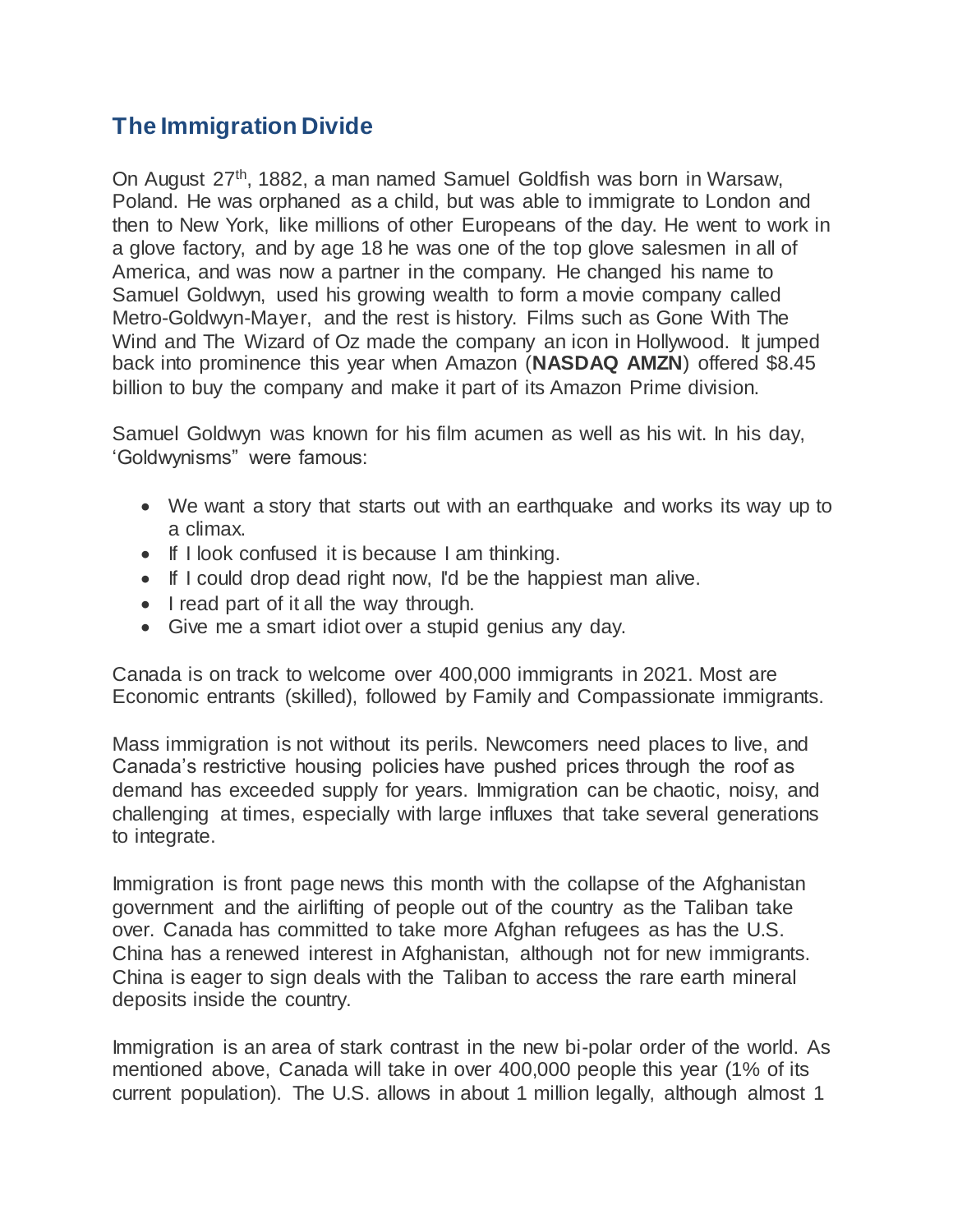million have crossed illegally into the country this year (0.6%). Contrast this with China, which saw 1 million leave in 2016 and could see as many as 1.7 million depart in 2021 (knoema.com). For now, China's births outnumber those leaving but it does compound that country's problem with its rapidly-aging population.

It will be interesting to observe the dynamism of both China and the west over the ensuing decades as these waves of immigrants settle in. Will there be a Samuel Goldfish among our newest citizens? Sergey Brin, the co-founder of Alphabet (**NASDAQ GOOGL**) is a Russian immigrant and Steve Jobs of Apple (**NASDAQ AAPL**) was the son of a Syrian immigrant. Both Canada and the U.S. have thrived on the diversity and energy of its newcomers, so the answer is likely yes, there will be a Samuel Goldfish somewhere in the wave of new entrants to North America. One estimate suggests 25% of new businesses in America are started by immigrants.

### **Delta Delays**

Delta is the Covid-19 variant first discovered in India. It has since spread around the world and, due to its higher transmission rate, now accounts for most new cases. Despite increasing worries, the new-case count is likely cresting here. Each new wave of Covid-19 races through the population in 40-45 days until it runs out of bodies to infect. This means we are likely going to see infections begin to drop, even as deaths  $-$  a lagging indicator  $-$  keep rising for a few more weeks.

Shown below are the U.K. statistics we hope to replicate. Even though Delta infections surged, even among the vaccinated, the number of deaths remained low. This is likely due to the U.K.'s high vaccination rate.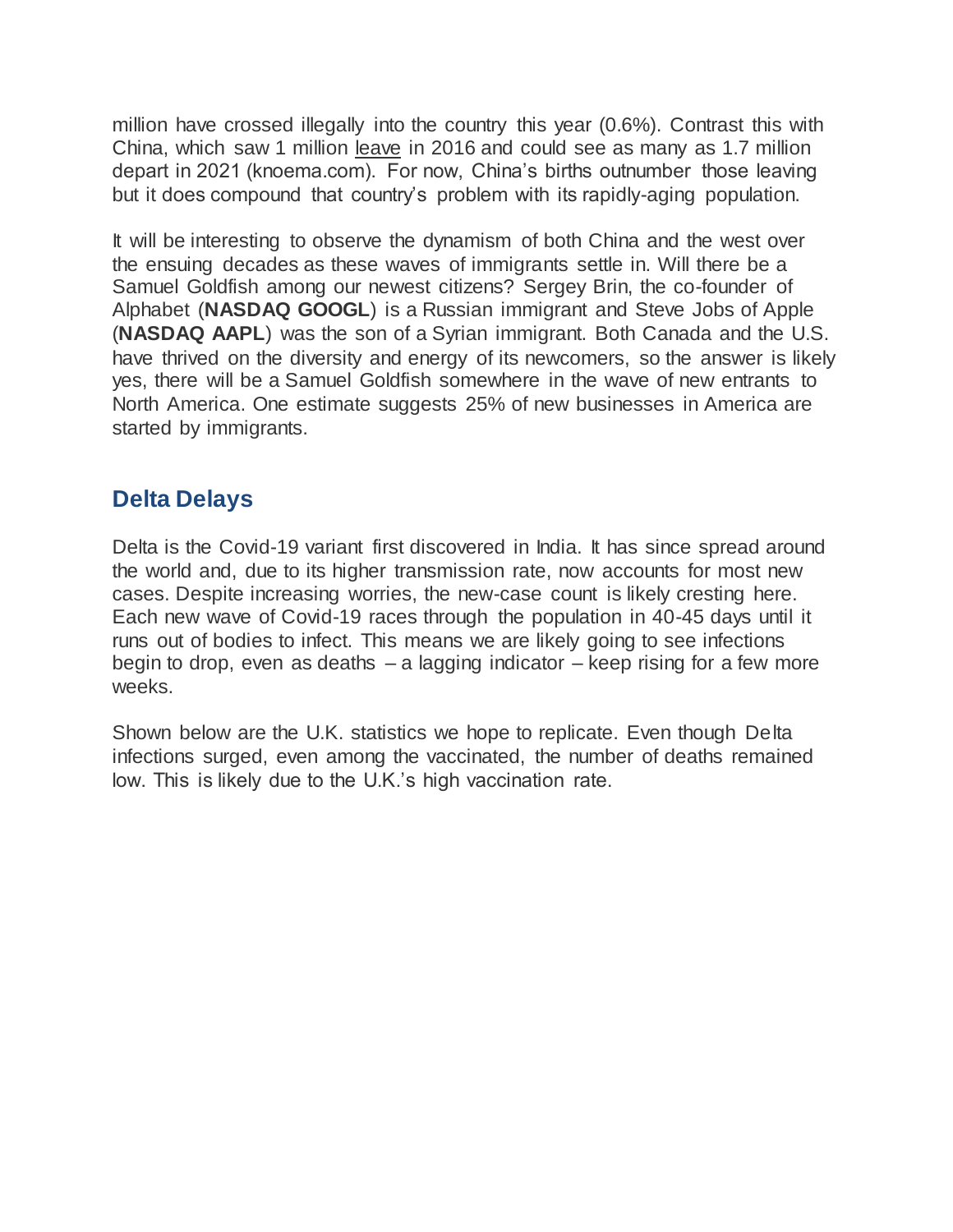### The U.K. is a fascinating test case: it has completely reopened and has a fairly high level of vaccination – cases have spiked, but now seemingly easing; the country is tolerating infections so long as deaths remain low



**RBC Global Asset Management** 

That said, travel, shopping, sporting events, and eating out have slowed in recent weeks due to tightened mask rules and fear of transmission. We all hoped we would be done with Covid concerns after our second vaccination, but renewed restrictions have thrown a wet blanket on the fires of hope. Each new variant wave is lower than the last, like the spreading ripples after a rock is tossed into a pond. But these ripples last longer than we think, especially with cooler weather and traditional flu season ahead. The Lambda and Epsilon variants may be next.

Most economists had expected air travel to rebound to pre-pandemic levels by the end of 2021. With renewed travel bans, this has now been pushed out into early 2022. We have seen a dip in economic numbers, but so far, that is all it is: a dip.

An example of this can be seen in the price of a stock we recently added to portfolios: Molson Coors Brewing (**NYSE TAP**).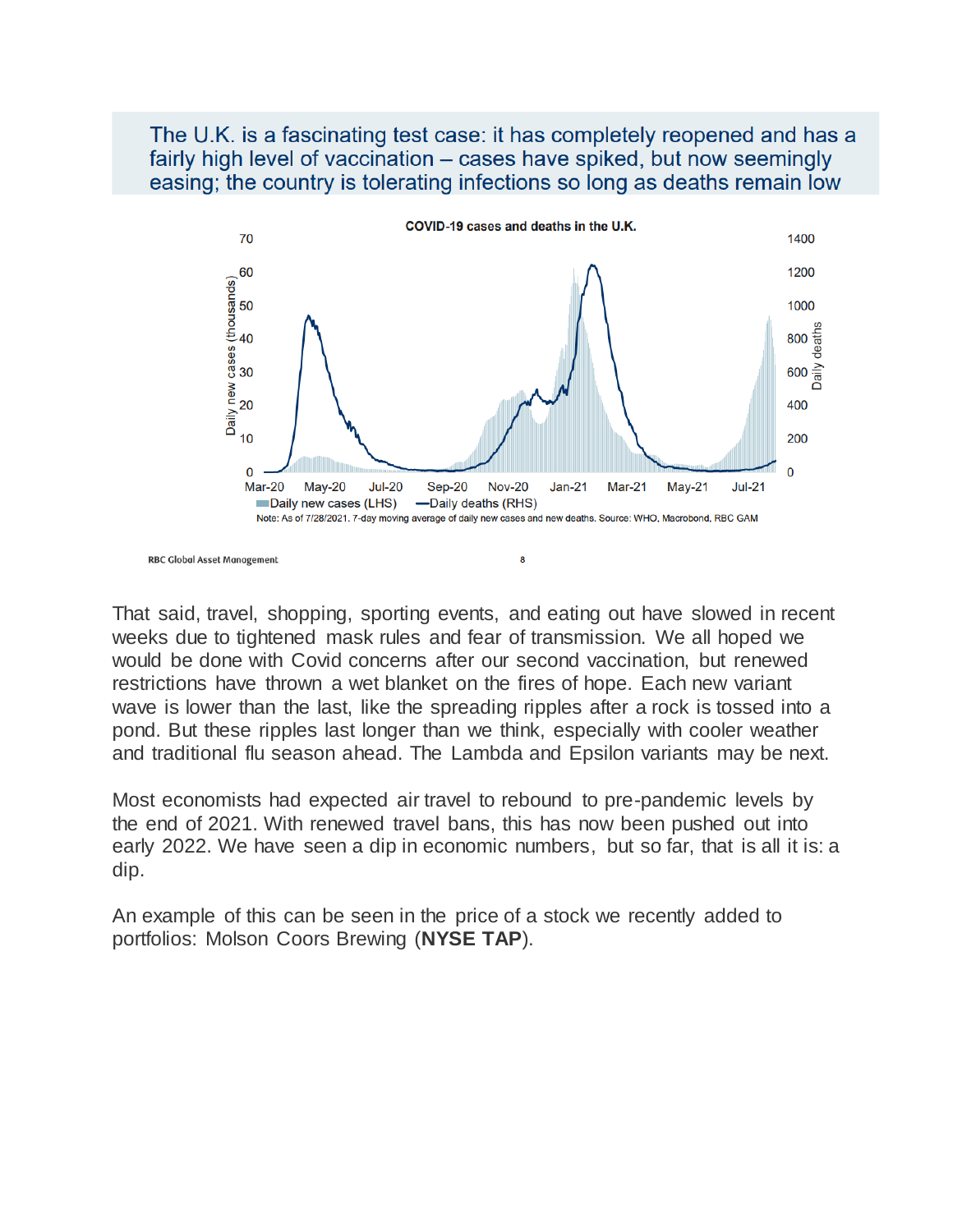

Molson Coors is the  $5<sup>th</sup>$  largest brewer in the world. Due to its size, it enjoys enormous cost advantages. While not known as the best beer in the world, it is sold in very large quantities at sports events and concerts. It has bought at least six smaller craft brewers in recent years, including Granville Island Brewing (a local favourite), has partnered with Coca-Cola (**NYSE KO**) in a new venture, and introduced a cannabis-infused beverage. Molson Coors cut its dividend in 2020 but recently reintroduced it, to yield about 3%.

Things were improving until this recent surge of new cases. Now, we are seeing travel restrictions, mask requirements, and vaccine passports as impediments to group events.

In other parts of the world, the Delta wave has largely passed. India has already rebounded and China's draconian lockdowns have allowed them to re-open a key shipping port.

Again, a speedbump in the greater recovery, but certainly an annoying one.

### **A Supply Problem, Not a Demand Problem**

There are many things different about this market cycle. The primary difference is that this downturn was caused by a pandemic rather than a recessionary contraction.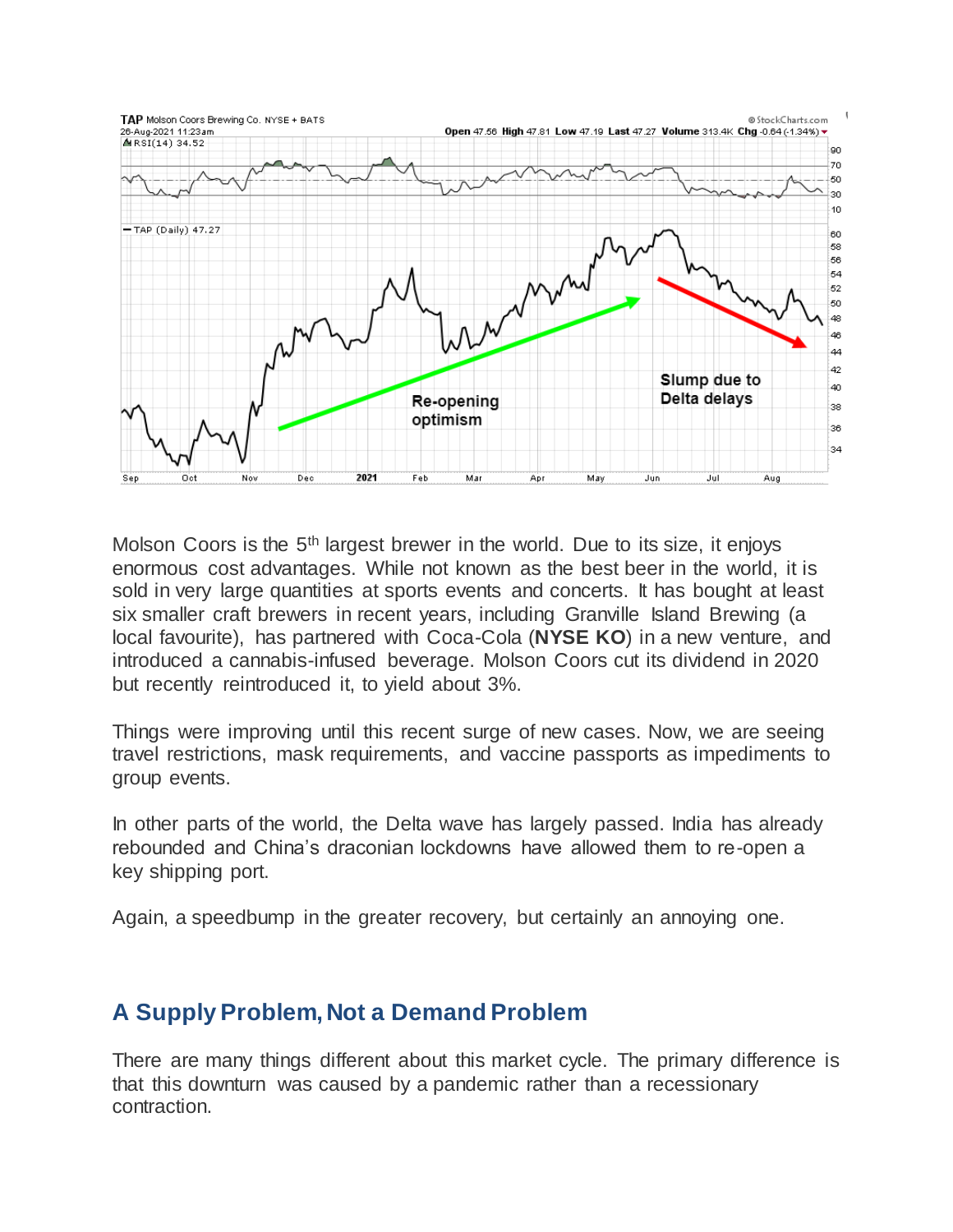In most recessions, demand drops off a cliff because people lose their jobs and don't have any money. Demand did drop off in 2020 in some sectors, like air travel, but because governments supported millions of people with stimulus cheques, most avoided the economic pain of losing their jobs. In fact, savings went up. In sectors like home purchases, home renovations, pet purchases, ordering out, online buying, and used cars, **demand** went through the roof.

At the same time, **supplies** of just about everything were halted due to closed ports and halts to manufacturing. And don't forget about the U.S.-Chinese trade war that has been going on since you-know-who was in the White House. In other words, we don't have a *demand* problem, we have a *supply* problem.

Why does this matter?

Because supply problems resolve themselves more quickly and more sharply. And economists don't know how to model snapbacks like this very well.

After years of steady earnings growth, and then a decline in early 2020, we have had a huge rebound in earnings as all this stimulus money was put to work. Economists – and investors – have scrambled to keep up with earnings surprises:



#### **Historical EPS Surprise**

It has also been very uneven.

If you owned a restaurant, theatre chain, auto or clothing company, your earnings have only started to lift themselves off the floor recently. And not by much yet.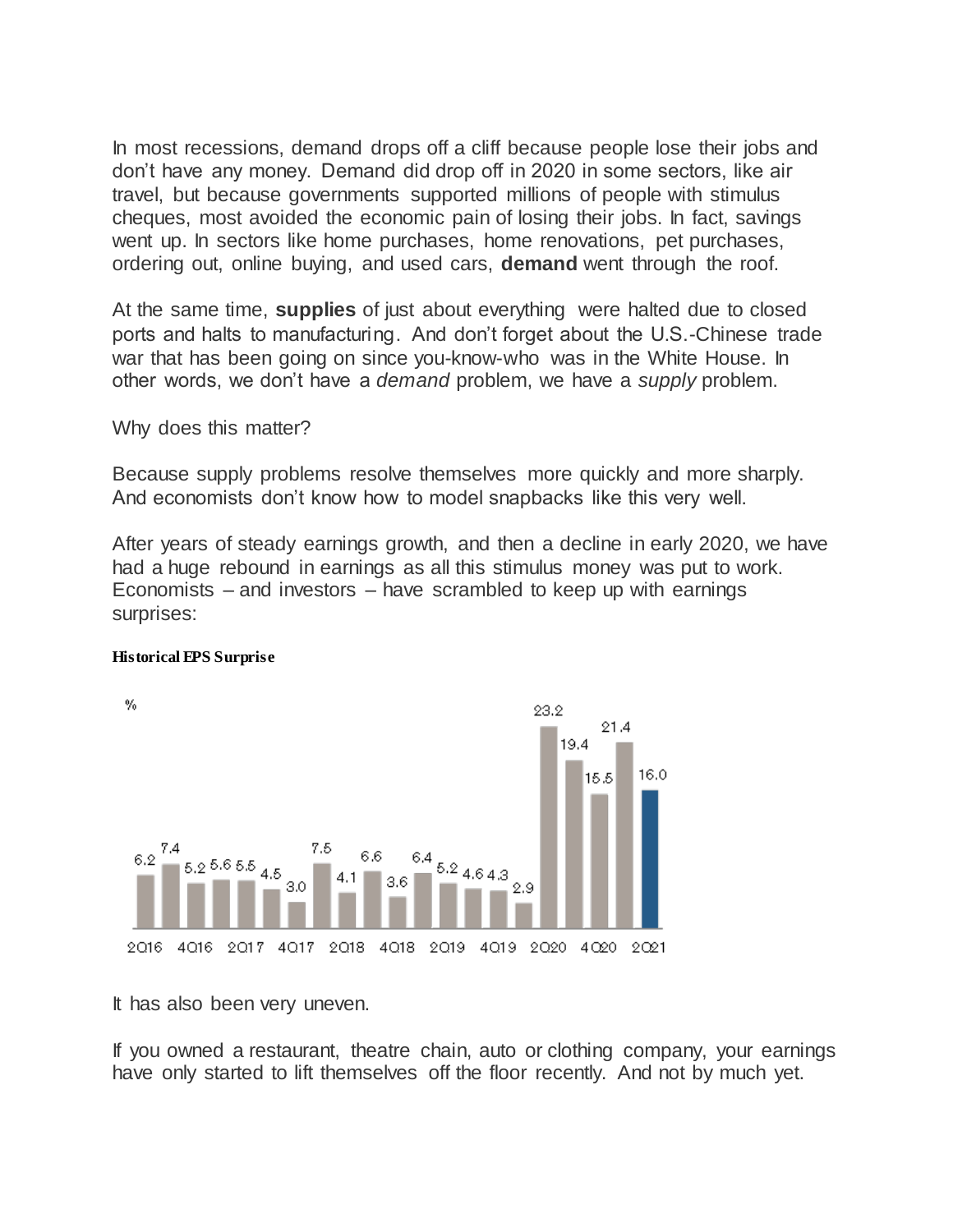But if you were a technology company whose products are digital bits transmitted over wires (i.e. no ships, no trucks), it has been the world's fair for you:



#### **2Q19-2Q21 Cumulative Earnings Growth**

As long as government supports continue buoying demand, both the economy and markets are likely to continue their climb.

That is, after the usual autumn weakness.

### **Time For "Fall" in the Markets?**

Perhaps it is wishful thinking for those of us with money to invest, but September and October are normally times when stocks take a breather.

Why is this? Well, kids go back to school and summer vacation spending ends. And people go back to work – including central bankers. This autumn, it is expected that the U.S. Federal Reserve will begin its "taper", which is the gradual reduction of its bond-buying program. Governments have been able to issue all the debt they want because central banks have bought most of it. Canada's central bank was buying \$5 billion in government bonds every week up until last October, and is now down to \$2 billion per week. Our program could end later this year. The U.S. bond buying is slated to end fully sometime in mid-2022 with the first "tapering off" of purchase to start as early as November.

Markets don't generally like tapering events. It is like taking away the punch bowl at a party.

CREDIT SUISSE SECURITIES (USA) LLC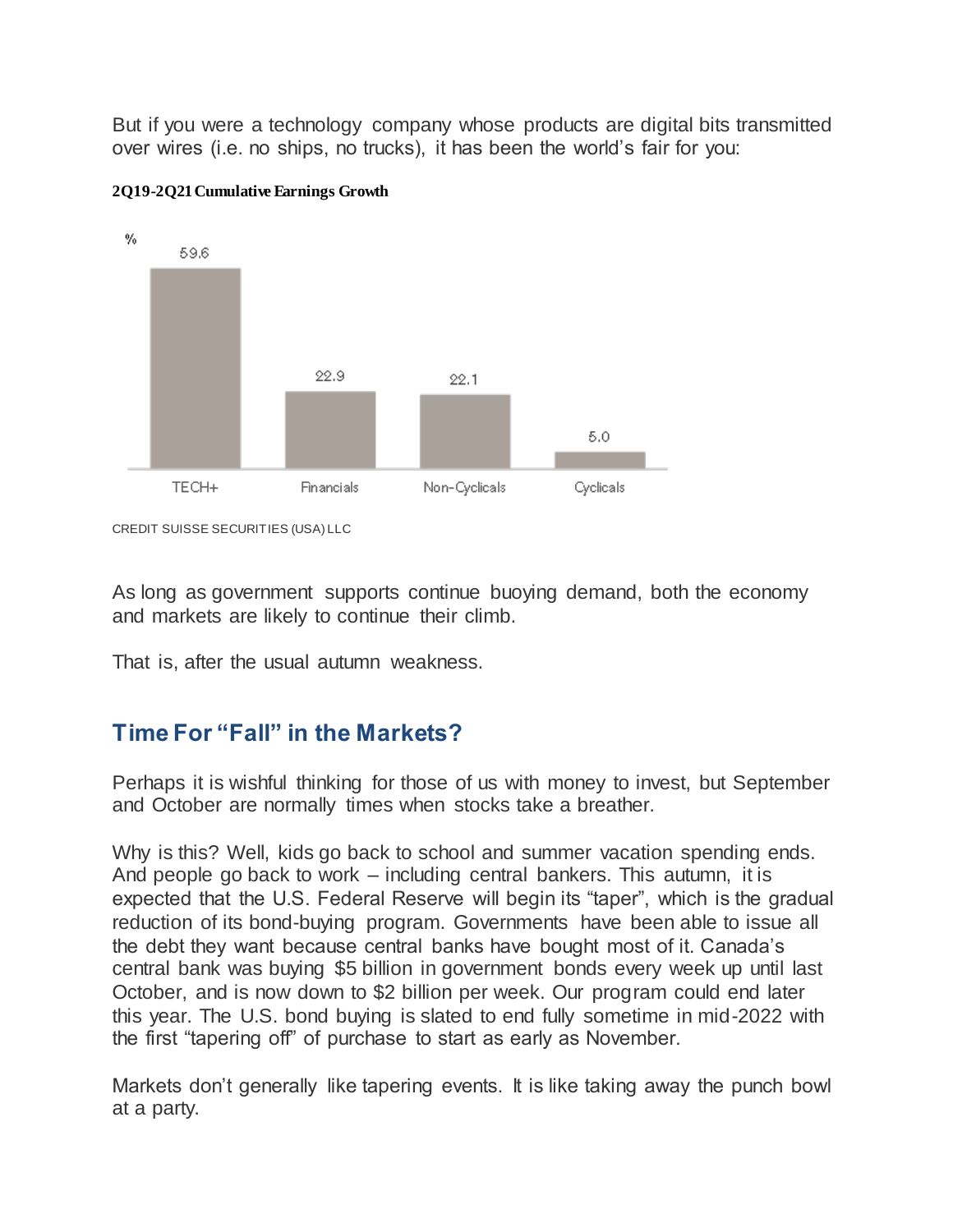The U.S. Fed has had similar tapering phases in the recent past. Each of these tapers – 2010 (QE1), 2011 (QE2), 2015 (QE3) - caused some stock market weakness. One of the more severe declines happened in late 2018 when the Fed tightened rates too quickly. The authorities are being careful this time to communicate any tapering moves well in advance so as not to spook investors.

What else cause indigestion in stocks in the autumn?

As mentioned above, there are the geopolitical implications of the U.S. pullout from Afghanistan. Politics move markets less in the short-term than we think, but more in the long-term than we know. While our allies fret and our enemies cheer about the West's hasty retreat, it is interesting to see the stocks of defense companies decline while domestic engineering companies rise. In other words, the \$1 trillion the U.S. spent on this foreign war over the last twenty years might now be spent on upgrading its infrastructure. The U.S. Congress is pushing through over \$4 trillion in two bills to do just that. Part of the funding will come from cutbacks to the defense budget.

Also, investors usually slow down their investing over the summer and early fall…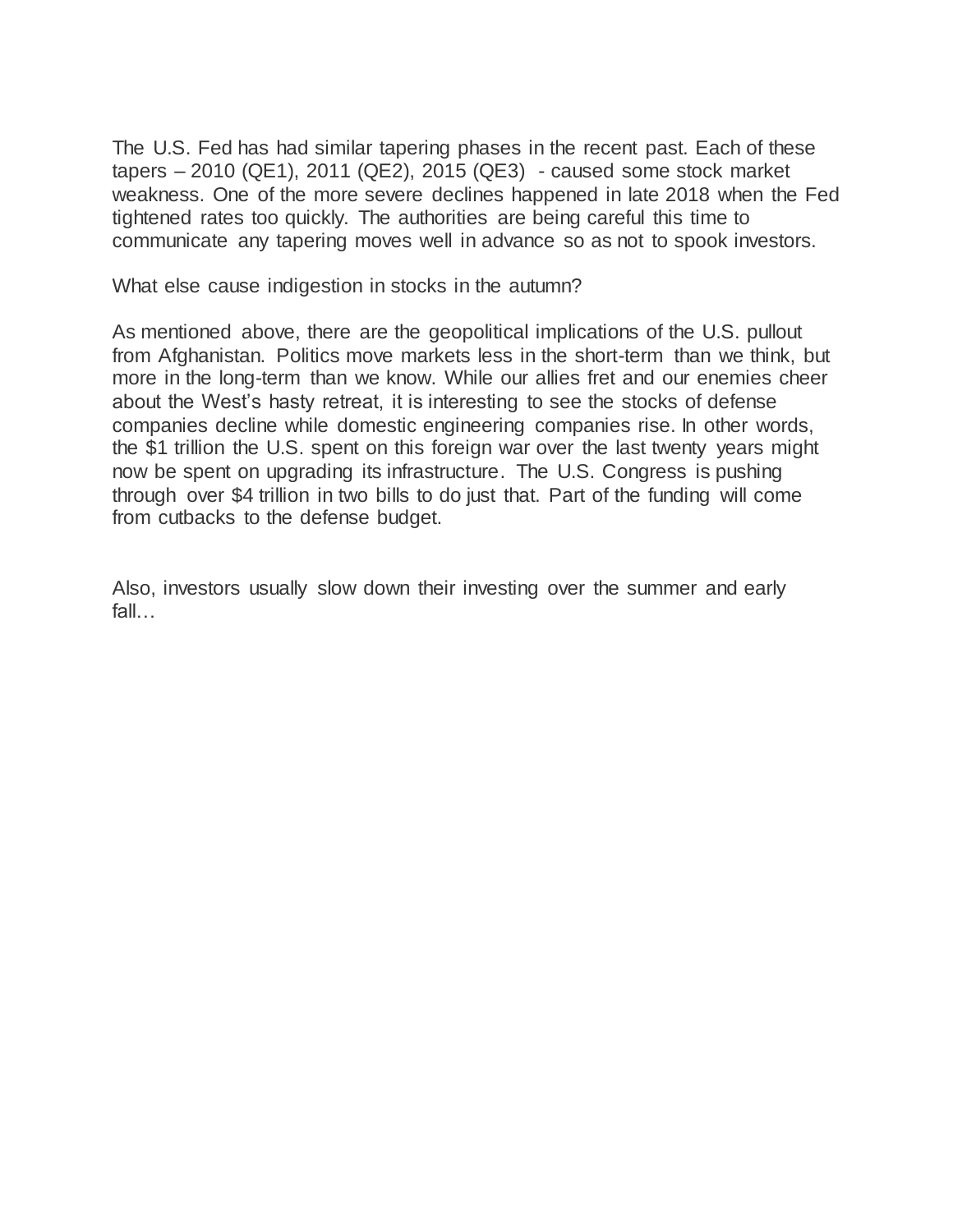



…and a lot of new stock issues are dumped into the market in September.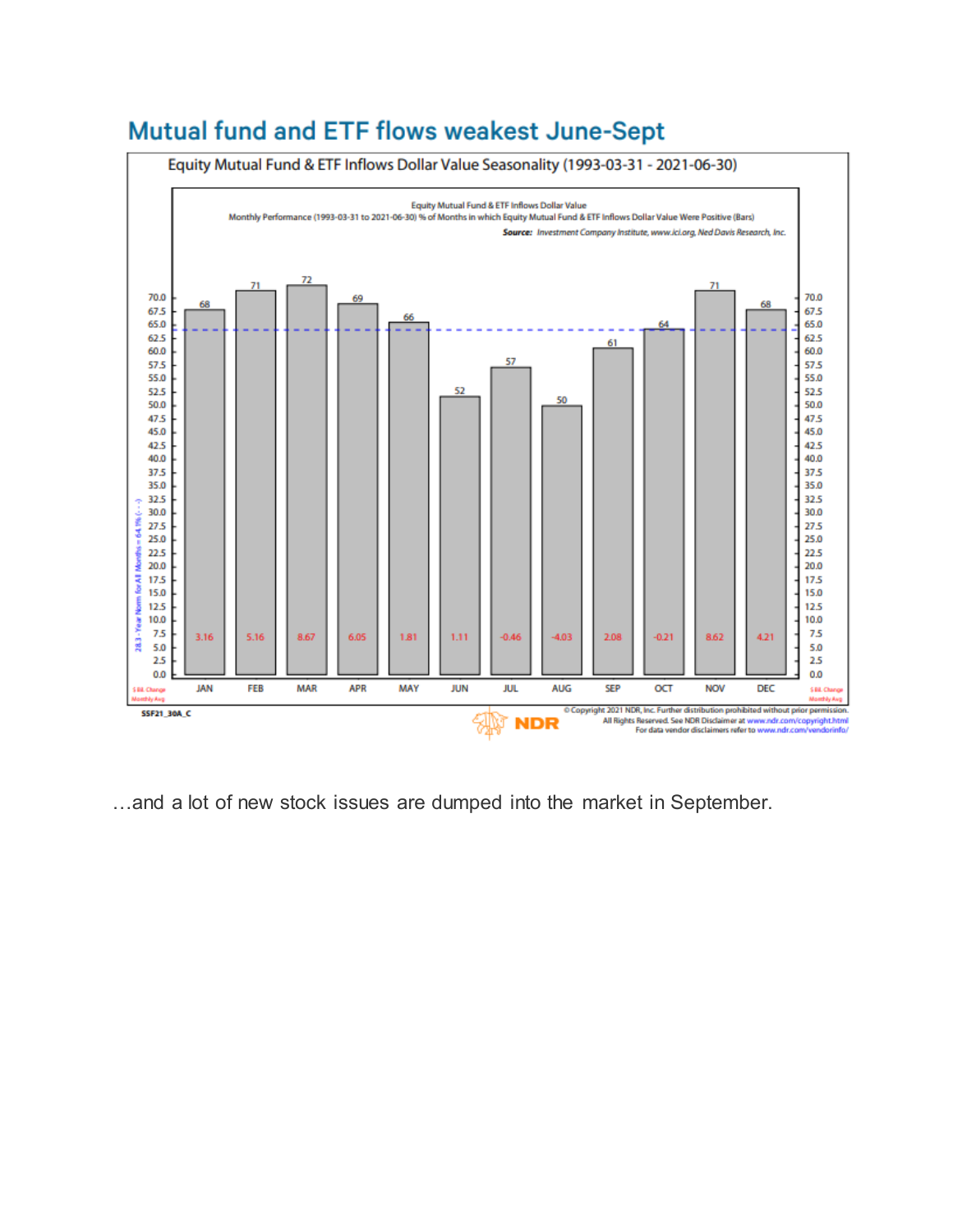

# **Stock offerings increase after Labor Day**

We don't expect a large correction this year since interest rates remain low and government stimulus is still flowing. A pause to make some new investments at lower prices would be nice.

### **Energy's Holy Grail**

The Holy Grail of renewable energy enthusiasts goes far beyond wind, solar, blue hydrogen, or any of the other "green" sources now enjoying popularity.

It is nuclear energy. Not fission, with all those nasty radioactive byproducts, but fusion energy. The stuff that powers the sun with virtually zero emissions other than light and heat.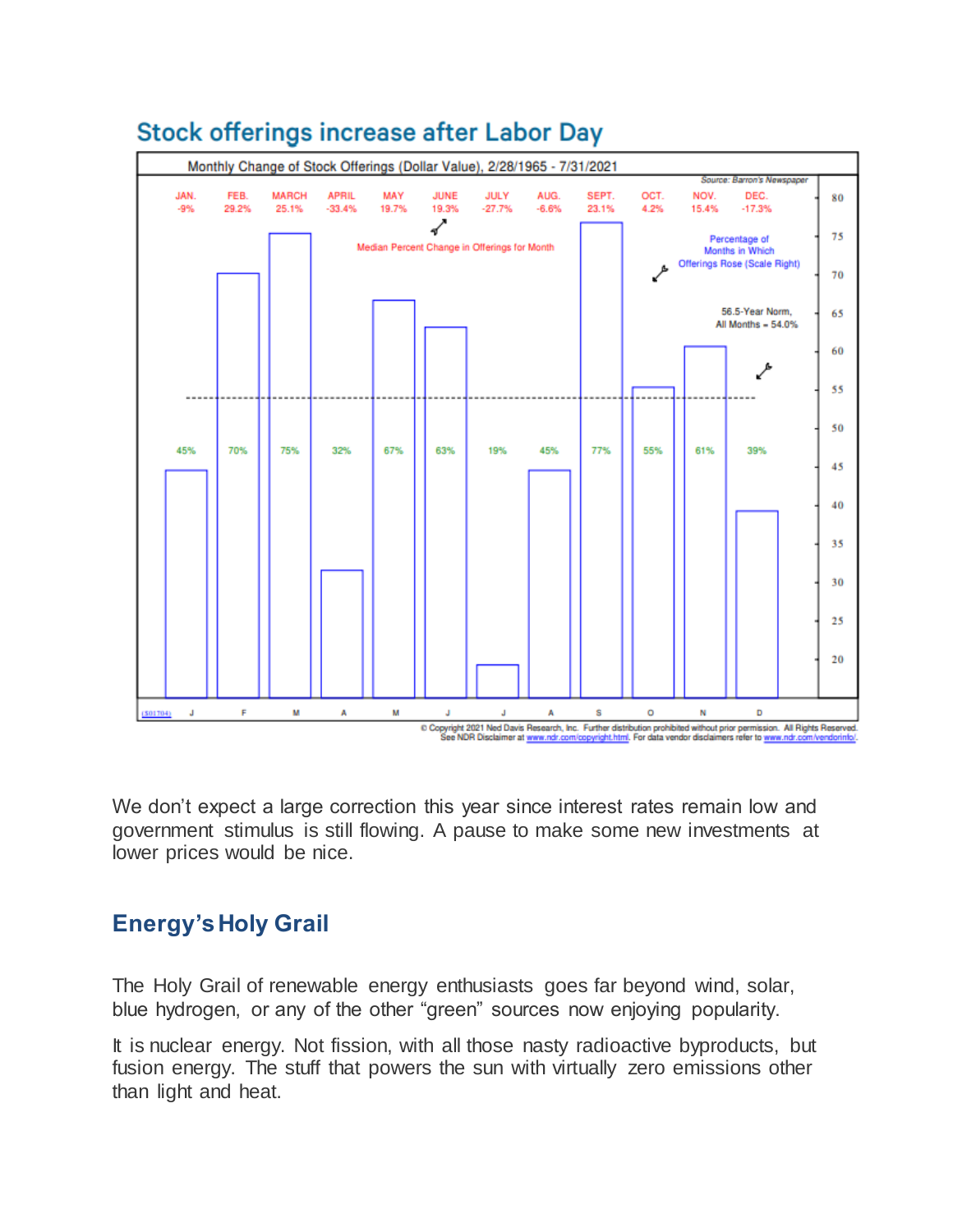Nuclear fusion is different from nuclear fission in that instead of breaking uranium or plutonium atoms apart to release energy, two hydrogen atoms are fused together to make helium. This releases way more energy and does so cleanly.

Fusion is the Holiest and Grailiest of all the energy Holy Grails because the world has worked on it for many decades and still can't make it work. You need sunlike pressure and heat to get those pesky hydrogen atoms to squish together, and that is no easy task. The Russians tried using giant magnets to force the atoms together. They are still trying, but without much success. America's effort involves a circle of high-powered laser beams concentrated on a pea-sized target to create the enormous pressure found inside stars. The experiment lasted 100 trillionth of a second.

The standard of success is that you get more energy out than you put in. In 2018, they got just 3% of the energy back using this method. In early 2021, they made it up to 8% back. In August, they got all the way up to 67% of the energy back than what was put in. A failure, yes, but very close to the mark of successful fusion *ignition*.

The scientists remind us that the first Wright brothers flight at Kittyhawk lasted 12 seconds. Reaching successful fusion ignition with 100% in energy output would be the same threshold. After that, we will know how to do it, and the rest is just scaling up.

Still decades away, it would be an enormous step toward truly renewable energy in the century ahead. Stars like our own sun burn with nuclear fusion for about 9- 10 billion years, which would qualify as renewable in anyone's book.

While not as newsworthy as Afghanistan or the taper talk in Washington, this huge leap in fusion research could have much, much larger implications in the century ahead.

# *Thank you for your referrals this month! They are always handled with great care and discretion.*

#### **[http://www.dividendvaluepartners.com](https://urldefense.proofpoint.com/v2/url?u=https-3A__na01.safelinks.protection.outlook.com_-3Furl-3Dhttps-253A-252F-252Furldefense.proofpoint.com-252Fv2-252Furl-253Fu-253Dhttps-2D3A-5F-5Fnam11.safelinks.protection.outlook.com-5F-2D3Furl-2D3Dhttps-2D253A-2D252F-2D252Furldefense.proofpoint.com-2D252Fv2-2D252Furl-2D253Fu-2D253Dhttp-2D2D3A-2D5F-2D5Fwww.dividendvaluepartners.com-2D2526d-2D253DDwMFAw-2D2526c-2D253DK3dQCUGiI1B95NJ6cl3GoyhMW2dvBOfimZA-2D2D83UXll0-2D2526r-2D253D-2D5F6MBBSGYsFznIBwslhTiqBKEz4pHUCTd-2D5F9tbh-2D5FEpUMY-2D2526m-2D253DscBAtuMDuWZwK1IVr5YXjdB6aRS-2D2DfaGHAMq3jOn6sJU-2D2526s-2D253DenZqe4ZgcjH-2D5F33x5dT-2D2DvZq9A37d4AhNkXvjc6AbmYww-2D2526e-2D253D-2D26data-2D3D02-2D257C01-2D257C-2D257Cc172461ecbee4482512908d85e8192cf-2D257C84df9e7fe9f640afb435aaaaaaaaaaaa-2D257C1-2D257C0-2D257C637363258183615686-2D26sdata-2D3DewMvepveEmLgP7SL0jTlvLtATqW9IhbJ2C3UL0Em04c-2D253D-2D26reserved-2D3D0-2526d-253DDwMF-2Dg-2526c-253DK3dQCUGiI1B95NJ6cl3GoyhMW2dvBOfimZA-2D83UXll0-2526r-253D-5F6MBBSGYsFznIBwslhTiqBKEz4pHUCTd-5F9tbh-5FEpUMY-2526m-253D7qOaEnVxLdGuCP74qXGTNk9xkBSFm8R3CYYmRfTv9PQ-2526s-253DW8OEBAbaLee5suYwpNsPIikduscCx0SIuOWzAWRhAvc-2526e-253D-26data-3D04-257C01-257C-257Cd7befaa6204e4970b3c708d940d9c59b-257C84df9e7fe9f640afb435aaaaaaaaaaaa-257C1-257C0-257C637612126570747664-257CUnknown-257CTWFpbGZsb3d8eyJWIjoiMC4wLjAwMDAiLCJQIjoiV2luMzIiLCJBTiI6Ik1haWwiLCJXVCI6Mn0-253D-257C1000-26sdata-3DXHDuRL9htcGHCyG2hM-252BdTEOf1Bh8t-252BJ4FZMnSIBO5ik-253D-26reserved-3D0&d=DwMGaQ&c=6lBq1l7u-nYp55J7Pl8O6Ib5YT4g76ov0zCpXQrgS5M&r=TmDOHaoWW3RetfvnGoPae_UczKZXXQgvJPe_P66GVYI&m=Hg8p8oxWBi-8j3HS2BzGxBvIXidcreERuI3mj9N1_KY&s=st9rMvZC9cnEMD4IqMaRfJa_flcWIkk1-2PG6qR-qfE&e=)**

We thank you for your business and your referrals and we hope you find our site user friendly and informative. We welcome your comments.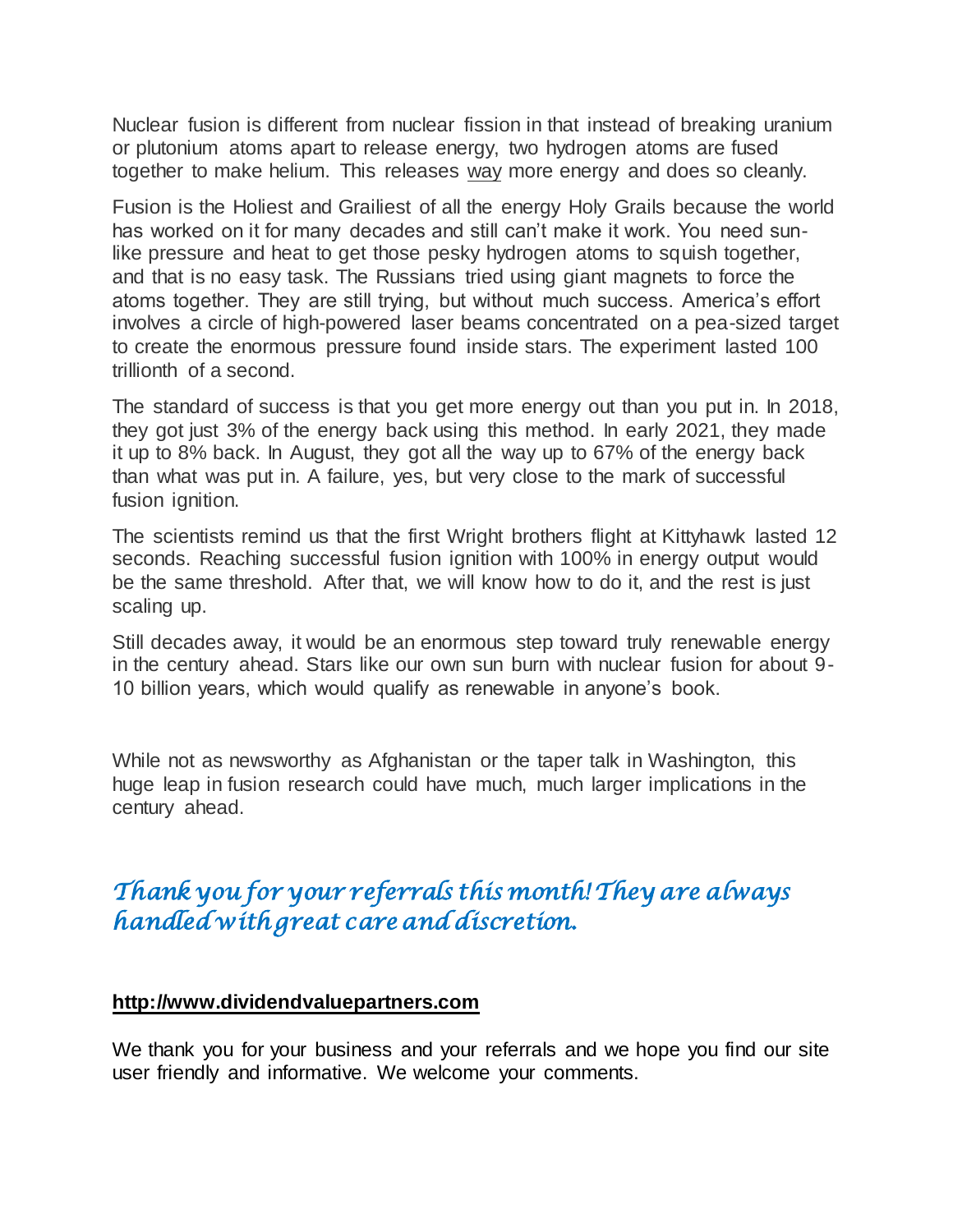#### **How to contact us:**

[paul.siluch@raymondjames.ca](https://urldefense.proofpoint.com/v2/url?u=https-3A__na01.safelinks.protection.outlook.com_-3Furl-3Dhttps-253A-252F-252Furldefense.proofpoint.com-252Fv2-252Furl-253Fu-253Dhttps-2D3A-5F-5Fnam11.safelinks.protection.outlook.com-5F-2D3Furl-2D3Dhttps-2D253A-2D252F-2D252Fowa-2D2Dkel.raymondjames.ca-2D252Fowa-2D252Fredir.aspx-2D253FSURL-2D253Dz0BxOCXDlQ-2D2DAad1f-2D5Fa9igaARxm5Rd1VXE7UcmD4mZ3IZiacj7DPTCG0AYQBpAGwAdABvADoAcABhAHUAbAAuAHMAaQBsAHUAYwBoAEAAcgBhAHkAbQBvAG4AZABqAGEAbQBlAHMALgBjAGEA-2D2526URL-2D253Dmailto-2D25253apaul.siluch-2D252540raymondjames.ca-2D26data-2D3D02-2D257C01-2D257C-2D257Cc172461ecbee4482512908d85e8192cf-2D257C84df9e7fe9f640afb435aaaaaaaaaaaa-2D257C1-2D257C0-2D257C637363258183625679-2D26sdata-2D3DHJ7PtuamH3ey-2D252Bis0LQS7WLUtHpHoAnxnHrYxprmWKn4-2D253D-2D26reserved-2D3D0-2526d-253DDwMF-2Dg-2526c-253DK3dQCUGiI1B95NJ6cl3GoyhMW2dvBOfimZA-2D83UXll0-2526r-253D-5F6MBBSGYsFznIBwslhTiqBKEz4pHUCTd-5F9tbh-5FEpUMY-2526m-253D7qOaEnVxLdGuCP74qXGTNk9xkBSFm8R3CYYmRfTv9PQ-2526s-253DTKyIHrHn9jy3BGThbM3t6qa96Jt8NZSlnsJ21h5JIRM-2526e-253D-26data-3D04-257C01-257C-257Cd7befaa6204e4970b3c708d940d9c59b-257C84df9e7fe9f640afb435aaaaaaaaaaaa-257C1-257C0-257C637612126570757658-257CUnknown-257CTWFpbGZsb3d8eyJWIjoiMC4wLjAwMDAiLCJQIjoiV2luMzIiLCJBTiI6Ik1haWwiLCJXVCI6Mn0-253D-257C1000-26sdata-3DtSsTaE4gEuMLlAfRWRmi27n2azhUH-252FJQmjG-252FZzaiK5c-253D-26reserved-3D0&d=DwMGaQ&c=6lBq1l7u-nYp55J7Pl8O6Ib5YT4g76ov0zCpXQrgS5M&r=TmDOHaoWW3RetfvnGoPae_UczKZXXQgvJPe_P66GVYI&m=Hg8p8oxWBi-8j3HS2BzGxBvIXidcreERuI3mj9N1_KY&s=jmLVDhJSd1TJ4bMBNqpGj99vIekOC2VHC3jJMzP02hU&e=) [lisa.hill@raymondjames.ca](https://urldefense.proofpoint.com/v2/url?u=https-3A__na01.safelinks.protection.outlook.com_-3Furl-3Dhttps-253A-252F-252Furldefense.proofpoint.com-252Fv2-252Furl-253Fu-253Dhttps-2D3A-5F-5Fnam11.safelinks.protection.outlook.com-5F-2D3Furl-2D3Dhttps-2D253A-2D252F-2D252Fowa-2D2Dkel.raymondjames.ca-2D252Fowa-2D252Fredir.aspx-2D253FSURL-2D253DglaBgdTdxPMFpiw4eumg-2D2DPzZXpo9vJyObrXLs1TKtIAZiacj7DPTCG0AYQBpAGwAdABvADoAbABpAHMAYQAuAGgAaQBsAGwAQAByAGEAeQBtAG8AbgBkAGoAYQBtAGUAcwAuAGMAYQA.-2D2526URL-2D253Dmailto-2D25253alisa.hill-2D252540raymondjames.ca-2D26data-2D3D02-2D257C01-2D257C-2D257Cc172461ecbee4482512908d85e8192cf-2D257C84df9e7fe9f640afb435aaaaaaaaaaaa-2D257C1-2D257C0-2D257C637363258183625679-2D26sdata-2D3DlqUdr0V-2D252Bbj4LaURrM2MSPIDvGfk5bLYx0U1BkRoTrH4-2D253D-2D26reserved-2D3D0-2526d-253DDwMF-2Dg-2526c-253DK3dQCUGiI1B95NJ6cl3GoyhMW2dvBOfimZA-2D83UXll0-2526r-253D-5F6MBBSGYsFznIBwslhTiqBKEz4pHUCTd-5F9tbh-5FEpUMY-2526m-253D7qOaEnVxLdGuCP74qXGTNk9xkBSFm8R3CYYmRfTv9PQ-2526s-253Dc8alCSC-2Db4YnoP6-2D1kuPw-5FKdDfdlIvu8oQ-5Fwi3WtrQw-2526e-253D-26data-3D04-257C01-257C-257Cd7befaa6204e4970b3c708d940d9c59b-257C84df9e7fe9f640afb435aaaaaaaaaaaa-257C1-257C0-257C637612126570767658-257CUnknown-257CTWFpbGZsb3d8eyJWIjoiMC4wLjAwMDAiLCJQIjoiV2luMzIiLCJBTiI6Ik1haWwiLCJXVCI6Mn0-253D-257C1000-26sdata-3DmbkMF6OZzdEQL5epcHGHh3oDqQhUOkTuKZIDl6XG-252FdU-253D-26reserved-3D0&d=DwMGaQ&c=6lBq1l7u-nYp55J7Pl8O6Ib5YT4g76ov0zCpXQrgS5M&r=TmDOHaoWW3RetfvnGoPae_UczKZXXQgvJPe_P66GVYI&m=Hg8p8oxWBi-8j3HS2BzGxBvIXidcreERuI3mj9N1_KY&s=PBdSi3I-fggf2z2DNlsTu3IuS77Mx_WOJqyL2HH0698&e=) [peter.mazzoni@raymondjames.ca](https://urldefense.proofpoint.com/v2/url?u=https-3A__na01.safelinks.protection.outlook.com_-3Furl-3Dhttps-253A-252F-252Furldefense.proofpoint.com-252Fv2-252Furl-253Fu-253Dhttps-2D3A-5F-5Fnam11.safelinks.protection.outlook.com-5F-2D3Furl-2D3Dhttps-2D253A-2D252F-2D252Fowa-2D2Dkel.raymondjames.ca-2D252Fowa-2D252Fredir.aspx-2D253FSURL-2D253D3c7mDL9-2D2DcZxYXt7CvkOu20QVFy1WCaDQxUZ3BQE6vecZiacj7DPTCG0AYQBpAGwAdABvADoAcABlAHQAZQByAC4AbQBhAHoAegBvAG4AaQBAAHIAYQB5AG0AbwBuAGQAagBhAG0AZQBzAC4AYwBhAA..-2D2526URL-2D253Dmailto-2D25253apeter.mazzoni-2D252540raymondjames.ca-2D26data-2D3D02-2D257C01-2D257C-2D257Cc172461ecbee4482512908d85e8192cf-2D257C84df9e7fe9f640afb435aaaaaaaaaaaa-2D257C1-2D257C0-2D257C637363258183635674-2D26sdata-2D3D1suYGaoqcgH5k419ERrAlAGzpG-2D252BufP-2D252FAE-2D252FdOZxq8Cus-2D253D-2D26reserved-2D3D0-2526d-253DDwMF-2Dg-2526c-253DK3dQCUGiI1B95NJ6cl3GoyhMW2dvBOfimZA-2D83UXll0-2526r-253D-5F6MBBSGYsFznIBwslhTiqBKEz4pHUCTd-5F9tbh-5FEpUMY-2526m-253D7qOaEnVxLdGuCP74qXGTNk9xkBSFm8R3CYYmRfTv9PQ-2526s-253Dmwchq7c2WnuY-2DoLgiUBkMdFmrEXBtoSxe2YfSBkWXZU-2526e-253D-26data-3D04-257C01-257C-257Cd7befaa6204e4970b3c708d940d9c59b-257C84df9e7fe9f640afb435aaaaaaaaaaaa-257C1-257C0-257C637612126570777650-257CUnknown-257CTWFpbGZsb3d8eyJWIjoiMC4wLjAwMDAiLCJQIjoiV2luMzIiLCJBTiI6Ik1haWwiLCJXVCI6Mn0-253D-257C1000-26sdata-3DnVeeP1CL6-252FQeO1CpTWrrGxPY-252BWQV32hyGVF1TIeO-252FEU-253D-26reserved-3D0&d=DwMGaQ&c=6lBq1l7u-nYp55J7Pl8O6Ib5YT4g76ov0zCpXQrgS5M&r=TmDOHaoWW3RetfvnGoPae_UczKZXXQgvJPe_P66GVYI&m=Hg8p8oxWBi-8j3HS2BzGxBvIXidcreERuI3mj9N1_KY&s=38-c1IfAWv_rfunMKvnx7Jqt8ZX1mxyCR_xrJrr2Dt8&e=) [sharonmitchell@raymondjames.ca](mailto:sharonmitchell@raymondjames.ca)

### (250) 405-2417

*Disclaimers*

*[The information contained in this newsletter was obtained from sources believed to be reliable, however, we cannot](https://urldefense.proofpoint.com/v2/url?u=https-3A__na01.safelinks.protection.outlook.com_-3Furl-3Dhttps-253A-252F-252Furldefense.proofpoint.com-252Fv2-252Furl-253Fu-253Dhttps-2D3A-5F-5Fnam11.safelinks.protection.outlook.com-5F-2D3Furl-2D3Dhttps-2D253A-2D252F-2D252Fowa-2D2Dkel.raymondjames.ca-2D252Fowa-2D252Fredir.aspx-2D253FSURL-2D253Dz0BxOCXDlQ-2D2DAad1f-2D5Fa9igaARxm5Rd1VXE7UcmD4mZ3IZiacj7DPTCG0AYQBpAGwAdABvADoAcABhAHUAbAAuAHMAaQBsAHUAYwBoAEAAcgBhAHkAbQBvAG4AZABqAGEAbQBlAHMALgBjAGEA-2D2526URL-2D253Dmailto-2D25253apaul.siluch-2D252540raymondjames.ca-2D26data-2D3D02-2D257C01-2D257C-2D257Cc172461ecbee4482512908d85e8192cf-2D257C84df9e7fe9f640afb435aaaaaaaaaaaa-2D257C1-2D257C0-2D257C637363258183635674-2D26sdata-2D3DYxnEd1j-2D252BPKZ7O-2D252BaYYWd4rEqnA-2D252FsZJqXh5i43hxevA-2D252Bk-2D253D-2D26reserved-2D3D0-2526d-253DDwMF-2Dg-2526c-253DK3dQCUGiI1B95NJ6cl3GoyhMW2dvBOfimZA-2D83UXll0-2526r-253D-5F6MBBSGYsFznIBwslhTiqBKEz4pHUCTd-5F9tbh-5FEpUMY-2526m-253D7qOaEnVxLdGuCP74qXGTNk9xkBSFm8R3CYYmRfTv9PQ-2526s-253DnStAVPWry0CYI3VlF6rPrM0m6uEmVBMWcLnjvw4FcOQ-2526e-253D-26data-3D04-257C01-257C-257Cd7befaa6204e4970b3c708d940d9c59b-257C84df9e7fe9f640afb435aaaaaaaaaaaa-257C1-257C0-257C637612126570777650-257CUnknown-257CTWFpbGZsb3d8eyJWIjoiMC4wLjAwMDAiLCJQIjoiV2luMzIiLCJBTiI6Ik1haWwiLCJXVCI6Mn0-253D-257C1000-26sdata-3DM49ZXdnspSFZQrK596fbGTlretjh3YLak2zax0lTRhA-253D-26reserved-3D0&d=DwMGaQ&c=6lBq1l7u-nYp55J7Pl8O6Ib5YT4g76ov0zCpXQrgS5M&r=TmDOHaoWW3RetfvnGoPae_UczKZXXQgvJPe_P66GVYI&m=Hg8p8oxWBi-8j3HS2BzGxBvIXidcreERuI3mj9N1_KY&s=cHHP8E9p-dpaWlcpnlZpqEr5EDq5pp8nszhdjMVBqLQ&e=)  represent that it is accurate or complete. [It is provided as a general source of information and should not be](https://urldefense.proofpoint.com/v2/url?u=https-3A__na01.safelinks.protection.outlook.com_-3Furl-3Dhttps-253A-252F-252Furldefense.proofpoint.com-252Fv2-252Furl-253Fu-253Dhttps-2D3A-5F-5Fnam11.safelinks.protection.outlook.com-5F-2D3Furl-2D3Dhttps-2D253A-2D252F-2D252Fowa-2D2Dkel.raymondjames.ca-2D252Fowa-2D252Fredir.aspx-2D253FSURL-2D253Dz0BxOCXDlQ-2D2DAad1f-2D5Fa9igaARxm5Rd1VXE7UcmD4mZ3IZiacj7DPTCG0AYQBpAGwAdABvADoAcABhAHUAbAAuAHMAaQBsAHUAYwBoAEAAcgBhAHkAbQBvAG4AZABqAGEAbQBlAHMALgBjAGEA-2D2526URL-2D253Dmailto-2D25253apaul.siluch-2D252540raymondjames.ca-2D26data-2D3D02-2D257C01-2D257C-2D257Cc172461ecbee4482512908d85e8192cf-2D257C84df9e7fe9f640afb435aaaaaaaaaaaa-2D257C1-2D257C0-2D257C637363258183635674-2D26sdata-2D3DYxnEd1j-2D252BPKZ7O-2D252BaYYWd4rEqnA-2D252FsZJqXh5i43hxevA-2D252Bk-2D253D-2D26reserved-2D3D0-2526d-253DDwMF-2Dg-2526c-253DK3dQCUGiI1B95NJ6cl3GoyhMW2dvBOfimZA-2D83UXll0-2526r-253D-5F6MBBSGYsFznIBwslhTiqBKEz4pHUCTd-5F9tbh-5FEpUMY-2526m-253D7qOaEnVxLdGuCP74qXGTNk9xkBSFm8R3CYYmRfTv9PQ-2526s-253DnStAVPWry0CYI3VlF6rPrM0m6uEmVBMWcLnjvw4FcOQ-2526e-253D-26data-3D04-257C01-257C-257Cd7befaa6204e4970b3c708d940d9c59b-257C84df9e7fe9f640afb435aaaaaaaaaaaa-257C1-257C0-257C637612126570777650-257CUnknown-257CTWFpbGZsb3d8eyJWIjoiMC4wLjAwMDAiLCJQIjoiV2luMzIiLCJBTiI6Ik1haWwiLCJXVCI6Mn0-253D-257C1000-26sdata-3DM49ZXdnspSFZQrK596fbGTlretjh3YLak2zax0lTRhA-253D-26reserved-3D0&d=DwMGaQ&c=6lBq1l7u-nYp55J7Pl8O6Ib5YT4g76ov0zCpXQrgS5M&r=TmDOHaoWW3RetfvnGoPae_UczKZXXQgvJPe_P66GVYI&m=Hg8p8oxWBi-8j3HS2BzGxBvIXidcreERuI3mj9N1_KY&s=cHHP8E9p-dpaWlcpnlZpqEr5EDq5pp8nszhdjMVBqLQ&e=)  [considered personal investment advice or solicitation to buy or sell securities.](https://urldefense.proofpoint.com/v2/url?u=https-3A__na01.safelinks.protection.outlook.com_-3Furl-3Dhttps-253A-252F-252Furldefense.proofpoint.com-252Fv2-252Furl-253Fu-253Dhttps-2D3A-5F-5Fnam11.safelinks.protection.outlook.com-5F-2D3Furl-2D3Dhttps-2D253A-2D252F-2D252Fowa-2D2Dkel.raymondjames.ca-2D252Fowa-2D252Fredir.aspx-2D253FSURL-2D253Dz0BxOCXDlQ-2D2DAad1f-2D5Fa9igaARxm5Rd1VXE7UcmD4mZ3IZiacj7DPTCG0AYQBpAGwAdABvADoAcABhAHUAbAAuAHMAaQBsAHUAYwBoAEAAcgBhAHkAbQBvAG4AZABqAGEAbQBlAHMALgBjAGEA-2D2526URL-2D253Dmailto-2D25253apaul.siluch-2D252540raymondjames.ca-2D26data-2D3D02-2D257C01-2D257C-2D257Cc172461ecbee4482512908d85e8192cf-2D257C84df9e7fe9f640afb435aaaaaaaaaaaa-2D257C1-2D257C0-2D257C637363258183635674-2D26sdata-2D3DYxnEd1j-2D252BPKZ7O-2D252BaYYWd4rEqnA-2D252FsZJqXh5i43hxevA-2D252Bk-2D253D-2D26reserved-2D3D0-2526d-253DDwMF-2Dg-2526c-253DK3dQCUGiI1B95NJ6cl3GoyhMW2dvBOfimZA-2D83UXll0-2526r-253D-5F6MBBSGYsFznIBwslhTiqBKEz4pHUCTd-5F9tbh-5FEpUMY-2526m-253D7qOaEnVxLdGuCP74qXGTNk9xkBSFm8R3CYYmRfTv9PQ-2526s-253DnStAVPWry0CYI3VlF6rPrM0m6uEmVBMWcLnjvw4FcOQ-2526e-253D-26data-3D04-257C01-257C-257Cd7befaa6204e4970b3c708d940d9c59b-257C84df9e7fe9f640afb435aaaaaaaaaaaa-257C1-257C0-257C637612126570777650-257CUnknown-257CTWFpbGZsb3d8eyJWIjoiMC4wLjAwMDAiLCJQIjoiV2luMzIiLCJBTiI6Ik1haWwiLCJXVCI6Mn0-253D-257C1000-26sdata-3DM49ZXdnspSFZQrK596fbGTlretjh3YLak2zax0lTRhA-253D-26reserved-3D0&d=DwMGaQ&c=6lBq1l7u-nYp55J7Pl8O6Ib5YT4g76ov0zCpXQrgS5M&r=TmDOHaoWW3RetfvnGoPae_UczKZXXQgvJPe_P66GVYI&m=Hg8p8oxWBi-8j3HS2BzGxBvIXidcreERuI3mj9N1_KY&s=cHHP8E9p-dpaWlcpnlZpqEr5EDq5pp8nszhdjMVBqLQ&e=) The views expressed are those of the [authors, Paul Siluch and Lisa Hill, and not necessarily those of Raymond James Ltd.](https://urldefense.proofpoint.com/v2/url?u=https-3A__na01.safelinks.protection.outlook.com_-3Furl-3Dhttps-253A-252F-252Furldefense.proofpoint.com-252Fv2-252Furl-253Fu-253Dhttps-2D3A-5F-5Fnam11.safelinks.protection.outlook.com-5F-2D3Furl-2D3Dhttps-2D253A-2D252F-2D252Fowa-2D2Dkel.raymondjames.ca-2D252Fowa-2D252Fredir.aspx-2D253FSURL-2D253Dz0BxOCXDlQ-2D2DAad1f-2D5Fa9igaARxm5Rd1VXE7UcmD4mZ3IZiacj7DPTCG0AYQBpAGwAdABvADoAcABhAHUAbAAuAHMAaQBsAHUAYwBoAEAAcgBhAHkAbQBvAG4AZABqAGEAbQBlAHMALgBjAGEA-2D2526URL-2D253Dmailto-2D25253apaul.siluch-2D252540raymondjames.ca-2D26data-2D3D02-2D257C01-2D257C-2D257Cc172461ecbee4482512908d85e8192cf-2D257C84df9e7fe9f640afb435aaaaaaaaaaaa-2D257C1-2D257C0-2D257C637363258183635674-2D26sdata-2D3DYxnEd1j-2D252BPKZ7O-2D252BaYYWd4rEqnA-2D252FsZJqXh5i43hxevA-2D252Bk-2D253D-2D26reserved-2D3D0-2526d-253DDwMF-2Dg-2526c-253DK3dQCUGiI1B95NJ6cl3GoyhMW2dvBOfimZA-2D83UXll0-2526r-253D-5F6MBBSGYsFznIBwslhTiqBKEz4pHUCTd-5F9tbh-5FEpUMY-2526m-253D7qOaEnVxLdGuCP74qXGTNk9xkBSFm8R3CYYmRfTv9PQ-2526s-253DnStAVPWry0CYI3VlF6rPrM0m6uEmVBMWcLnjvw4FcOQ-2526e-253D-26data-3D04-257C01-257C-257Cd7befaa6204e4970b3c708d940d9c59b-257C84df9e7fe9f640afb435aaaaaaaaaaaa-257C1-257C0-257C637612126570777650-257CUnknown-257CTWFpbGZsb3d8eyJWIjoiMC4wLjAwMDAiLCJQIjoiV2luMzIiLCJBTiI6Ik1haWwiLCJXVCI6Mn0-253D-257C1000-26sdata-3DM49ZXdnspSFZQrK596fbGTlretjh3YLak2zax0lTRhA-253D-26reserved-3D0&d=DwMGaQ&c=6lBq1l7u-nYp55J7Pl8O6Ib5YT4g76ov0zCpXQrgS5M&r=TmDOHaoWW3RetfvnGoPae_UczKZXXQgvJPe_P66GVYI&m=Hg8p8oxWBi-8j3HS2BzGxBvIXidcreERuI3mj9N1_KY&s=cHHP8E9p-dpaWlcpnlZpqEr5EDq5pp8nszhdjMVBqLQ&e=) Commissions, trailing [commissions, management fees and expenses all may be associated with mutual funds.](https://urldefense.proofpoint.com/v2/url?u=https-3A__na01.safelinks.protection.outlook.com_-3Furl-3Dhttps-253A-252F-252Furldefense.proofpoint.com-252Fv2-252Furl-253Fu-253Dhttps-2D3A-5F-5Fnam11.safelinks.protection.outlook.com-5F-2D3Furl-2D3Dhttps-2D253A-2D252F-2D252Fowa-2D2Dkel.raymondjames.ca-2D252Fowa-2D252Fredir.aspx-2D253FSURL-2D253Dz0BxOCXDlQ-2D2DAad1f-2D5Fa9igaARxm5Rd1VXE7UcmD4mZ3IZiacj7DPTCG0AYQBpAGwAdABvADoAcABhAHUAbAAuAHMAaQBsAHUAYwBoAEAAcgBhAHkAbQBvAG4AZABqAGEAbQBlAHMALgBjAGEA-2D2526URL-2D253Dmailto-2D25253apaul.siluch-2D252540raymondjames.ca-2D26data-2D3D02-2D257C01-2D257C-2D257Cc172461ecbee4482512908d85e8192cf-2D257C84df9e7fe9f640afb435aaaaaaaaaaaa-2D257C1-2D257C0-2D257C637363258183635674-2D26sdata-2D3DYxnEd1j-2D252BPKZ7O-2D252BaYYWd4rEqnA-2D252FsZJqXh5i43hxevA-2D252Bk-2D253D-2D26reserved-2D3D0-2526d-253DDwMF-2Dg-2526c-253DK3dQCUGiI1B95NJ6cl3GoyhMW2dvBOfimZA-2D83UXll0-2526r-253D-5F6MBBSGYsFznIBwslhTiqBKEz4pHUCTd-5F9tbh-5FEpUMY-2526m-253D7qOaEnVxLdGuCP74qXGTNk9xkBSFm8R3CYYmRfTv9PQ-2526s-253DnStAVPWry0CYI3VlF6rPrM0m6uEmVBMWcLnjvw4FcOQ-2526e-253D-26data-3D04-257C01-257C-257Cd7befaa6204e4970b3c708d940d9c59b-257C84df9e7fe9f640afb435aaaaaaaaaaaa-257C1-257C0-257C637612126570777650-257CUnknown-257CTWFpbGZsb3d8eyJWIjoiMC4wLjAwMDAiLCJQIjoiV2luMzIiLCJBTiI6Ik1haWwiLCJXVCI6Mn0-253D-257C1000-26sdata-3DM49ZXdnspSFZQrK596fbGTlretjh3YLak2zax0lTRhA-253D-26reserved-3D0&d=DwMGaQ&c=6lBq1l7u-nYp55J7Pl8O6Ib5YT4g76ov0zCpXQrgS5M&r=TmDOHaoWW3RetfvnGoPae_UczKZXXQgvJPe_P66GVYI&m=Hg8p8oxWBi-8j3HS2BzGxBvIXidcreERuI3mj9N1_KY&s=cHHP8E9p-dpaWlcpnlZpqEr5EDq5pp8nszhdjMVBqLQ&e=) Please read the prospectus before investing. [The indicated rates of return are the historical annual compounded total returns including changes](https://urldefense.proofpoint.com/v2/url?u=https-3A__na01.safelinks.protection.outlook.com_-3Furl-3Dhttps-253A-252F-252Furldefense.proofpoint.com-252Fv2-252Furl-253Fu-253Dhttps-2D3A-5F-5Fnam11.safelinks.protection.outlook.com-5F-2D3Furl-2D3Dhttps-2D253A-2D252F-2D252Fowa-2D2Dkel.raymondjames.ca-2D252Fowa-2D252Fredir.aspx-2D253FSURL-2D253Dz0BxOCXDlQ-2D2DAad1f-2D5Fa9igaARxm5Rd1VXE7UcmD4mZ3IZiacj7DPTCG0AYQBpAGwAdABvADoAcABhAHUAbAAuAHMAaQBsAHUAYwBoAEAAcgBhAHkAbQBvAG4AZABqAGEAbQBlAHMALgBjAGEA-2D2526URL-2D253Dmailto-2D25253apaul.siluch-2D252540raymondjames.ca-2D26data-2D3D02-2D257C01-2D257C-2D257Cc172461ecbee4482512908d85e8192cf-2D257C84df9e7fe9f640afb435aaaaaaaaaaaa-2D257C1-2D257C0-2D257C637363258183635674-2D26sdata-2D3DYxnEd1j-2D252BPKZ7O-2D252BaYYWd4rEqnA-2D252FsZJqXh5i43hxevA-2D252Bk-2D253D-2D26reserved-2D3D0-2526d-253DDwMF-2Dg-2526c-253DK3dQCUGiI1B95NJ6cl3GoyhMW2dvBOfimZA-2D83UXll0-2526r-253D-5F6MBBSGYsFznIBwslhTiqBKEz4pHUCTd-5F9tbh-5FEpUMY-2526m-253D7qOaEnVxLdGuCP74qXGTNk9xkBSFm8R3CYYmRfTv9PQ-2526s-253DnStAVPWry0CYI3VlF6rPrM0m6uEmVBMWcLnjvw4FcOQ-2526e-253D-26data-3D04-257C01-257C-257Cd7befaa6204e4970b3c708d940d9c59b-257C84df9e7fe9f640afb435aaaaaaaaaaaa-257C1-257C0-257C637612126570777650-257CUnknown-257CTWFpbGZsb3d8eyJWIjoiMC4wLjAwMDAiLCJQIjoiV2luMzIiLCJBTiI6Ik1haWwiLCJXVCI6Mn0-253D-257C1000-26sdata-3DM49ZXdnspSFZQrK596fbGTlretjh3YLak2zax0lTRhA-253D-26reserved-3D0&d=DwMGaQ&c=6lBq1l7u-nYp55J7Pl8O6Ib5YT4g76ov0zCpXQrgS5M&r=TmDOHaoWW3RetfvnGoPae_UczKZXXQgvJPe_P66GVYI&m=Hg8p8oxWBi-8j3HS2BzGxBvIXidcreERuI3mj9N1_KY&s=cHHP8E9p-dpaWlcpnlZpqEr5EDq5pp8nszhdjMVBqLQ&e=)  [in unit value and reinvestment of all distributions and do not take into account sales, redemption, distribution or](https://urldefense.proofpoint.com/v2/url?u=https-3A__na01.safelinks.protection.outlook.com_-3Furl-3Dhttps-253A-252F-252Furldefense.proofpoint.com-252Fv2-252Furl-253Fu-253Dhttps-2D3A-5F-5Fnam11.safelinks.protection.outlook.com-5F-2D3Furl-2D3Dhttps-2D253A-2D252F-2D252Fowa-2D2Dkel.raymondjames.ca-2D252Fowa-2D252Fredir.aspx-2D253FSURL-2D253Dz0BxOCXDlQ-2D2DAad1f-2D5Fa9igaARxm5Rd1VXE7UcmD4mZ3IZiacj7DPTCG0AYQBpAGwAdABvADoAcABhAHUAbAAuAHMAaQBsAHUAYwBoAEAAcgBhAHkAbQBvAG4AZABqAGEAbQBlAHMALgBjAGEA-2D2526URL-2D253Dmailto-2D25253apaul.siluch-2D252540raymondjames.ca-2D26data-2D3D02-2D257C01-2D257C-2D257Cc172461ecbee4482512908d85e8192cf-2D257C84df9e7fe9f640afb435aaaaaaaaaaaa-2D257C1-2D257C0-2D257C637363258183635674-2D26sdata-2D3DYxnEd1j-2D252BPKZ7O-2D252BaYYWd4rEqnA-2D252FsZJqXh5i43hxevA-2D252Bk-2D253D-2D26reserved-2D3D0-2526d-253DDwMF-2Dg-2526c-253DK3dQCUGiI1B95NJ6cl3GoyhMW2dvBOfimZA-2D83UXll0-2526r-253D-5F6MBBSGYsFznIBwslhTiqBKEz4pHUCTd-5F9tbh-5FEpUMY-2526m-253D7qOaEnVxLdGuCP74qXGTNk9xkBSFm8R3CYYmRfTv9PQ-2526s-253DnStAVPWry0CYI3VlF6rPrM0m6uEmVBMWcLnjvw4FcOQ-2526e-253D-26data-3D04-257C01-257C-257Cd7befaa6204e4970b3c708d940d9c59b-257C84df9e7fe9f640afb435aaaaaaaaaaaa-257C1-257C0-257C637612126570777650-257CUnknown-257CTWFpbGZsb3d8eyJWIjoiMC4wLjAwMDAiLCJQIjoiV2luMzIiLCJBTiI6Ik1haWwiLCJXVCI6Mn0-253D-257C1000-26sdata-3DM49ZXdnspSFZQrK596fbGTlretjh3YLak2zax0lTRhA-253D-26reserved-3D0&d=DwMGaQ&c=6lBq1l7u-nYp55J7Pl8O6Ib5YT4g76ov0zCpXQrgS5M&r=TmDOHaoWW3RetfvnGoPae_UczKZXXQgvJPe_P66GVYI&m=Hg8p8oxWBi-8j3HS2BzGxBvIXidcreERuI3mj9N1_KY&s=cHHP8E9p-dpaWlcpnlZpqEr5EDq5pp8nszhdjMVBqLQ&e=)  [optional charges or income taxes payable by any security holder that would have reduced returns. Mutual funds are](https://urldefense.proofpoint.com/v2/url?u=https-3A__na01.safelinks.protection.outlook.com_-3Furl-3Dhttps-253A-252F-252Furldefense.proofpoint.com-252Fv2-252Furl-253Fu-253Dhttps-2D3A-5F-5Fnam11.safelinks.protection.outlook.com-5F-2D3Furl-2D3Dhttps-2D253A-2D252F-2D252Fowa-2D2Dkel.raymondjames.ca-2D252Fowa-2D252Fredir.aspx-2D253FSURL-2D253Dz0BxOCXDlQ-2D2DAad1f-2D5Fa9igaARxm5Rd1VXE7UcmD4mZ3IZiacj7DPTCG0AYQBpAGwAdABvADoAcABhAHUAbAAuAHMAaQBsAHUAYwBoAEAAcgBhAHkAbQBvAG4AZABqAGEAbQBlAHMALgBjAGEA-2D2526URL-2D253Dmailto-2D25253apaul.siluch-2D252540raymondjames.ca-2D26data-2D3D02-2D257C01-2D257C-2D257Cc172461ecbee4482512908d85e8192cf-2D257C84df9e7fe9f640afb435aaaaaaaaaaaa-2D257C1-2D257C0-2D257C637363258183635674-2D26sdata-2D3DYxnEd1j-2D252BPKZ7O-2D252BaYYWd4rEqnA-2D252FsZJqXh5i43hxevA-2D252Bk-2D253D-2D26reserved-2D3D0-2526d-253DDwMF-2Dg-2526c-253DK3dQCUGiI1B95NJ6cl3GoyhMW2dvBOfimZA-2D83UXll0-2526r-253D-5F6MBBSGYsFznIBwslhTiqBKEz4pHUCTd-5F9tbh-5FEpUMY-2526m-253D7qOaEnVxLdGuCP74qXGTNk9xkBSFm8R3CYYmRfTv9PQ-2526s-253DnStAVPWry0CYI3VlF6rPrM0m6uEmVBMWcLnjvw4FcOQ-2526e-253D-26data-3D04-257C01-257C-257Cd7befaa6204e4970b3c708d940d9c59b-257C84df9e7fe9f640afb435aaaaaaaaaaaa-257C1-257C0-257C637612126570777650-257CUnknown-257CTWFpbGZsb3d8eyJWIjoiMC4wLjAwMDAiLCJQIjoiV2luMzIiLCJBTiI6Ik1haWwiLCJXVCI6Mn0-253D-257C1000-26sdata-3DM49ZXdnspSFZQrK596fbGTlretjh3YLak2zax0lTRhA-253D-26reserved-3D0&d=DwMGaQ&c=6lBq1l7u-nYp55J7Pl8O6Ib5YT4g76ov0zCpXQrgS5M&r=TmDOHaoWW3RetfvnGoPae_UczKZXXQgvJPe_P66GVYI&m=Hg8p8oxWBi-8j3HS2BzGxBvIXidcreERuI3mj9N1_KY&s=cHHP8E9p-dpaWlcpnlZpqEr5EDq5pp8nszhdjMVBqLQ&e=)  [not guaranteed, their values change frequently and past performance may not be repeated.](https://urldefense.proofpoint.com/v2/url?u=https-3A__na01.safelinks.protection.outlook.com_-3Furl-3Dhttps-253A-252F-252Furldefense.proofpoint.com-252Fv2-252Furl-253Fu-253Dhttps-2D3A-5F-5Fnam11.safelinks.protection.outlook.com-5F-2D3Furl-2D3Dhttps-2D253A-2D252F-2D252Fowa-2D2Dkel.raymondjames.ca-2D252Fowa-2D252Fredir.aspx-2D253FSURL-2D253Dz0BxOCXDlQ-2D2DAad1f-2D5Fa9igaARxm5Rd1VXE7UcmD4mZ3IZiacj7DPTCG0AYQBpAGwAdABvADoAcABhAHUAbAAuAHMAaQBsAHUAYwBoAEAAcgBhAHkAbQBvAG4AZABqAGEAbQBlAHMALgBjAGEA-2D2526URL-2D253Dmailto-2D25253apaul.siluch-2D252540raymondjames.ca-2D26data-2D3D02-2D257C01-2D257C-2D257Cc172461ecbee4482512908d85e8192cf-2D257C84df9e7fe9f640afb435aaaaaaaaaaaa-2D257C1-2D257C0-2D257C637363258183635674-2D26sdata-2D3DYxnEd1j-2D252BPKZ7O-2D252BaYYWd4rEqnA-2D252FsZJqXh5i43hxevA-2D252Bk-2D253D-2D26reserved-2D3D0-2526d-253DDwMF-2Dg-2526c-253DK3dQCUGiI1B95NJ6cl3GoyhMW2dvBOfimZA-2D83UXll0-2526r-253D-5F6MBBSGYsFznIBwslhTiqBKEz4pHUCTd-5F9tbh-5FEpUMY-2526m-253D7qOaEnVxLdGuCP74qXGTNk9xkBSFm8R3CYYmRfTv9PQ-2526s-253DnStAVPWry0CYI3VlF6rPrM0m6uEmVBMWcLnjvw4FcOQ-2526e-253D-26data-3D04-257C01-257C-257Cd7befaa6204e4970b3c708d940d9c59b-257C84df9e7fe9f640afb435aaaaaaaaaaaa-257C1-257C0-257C637612126570777650-257CUnknown-257CTWFpbGZsb3d8eyJWIjoiMC4wLjAwMDAiLCJQIjoiV2luMzIiLCJBTiI6Ik1haWwiLCJXVCI6Mn0-253D-257C1000-26sdata-3DM49ZXdnspSFZQrK596fbGTlretjh3YLak2zax0lTRhA-253D-26reserved-3D0&d=DwMGaQ&c=6lBq1l7u-nYp55J7Pl8O6Ib5YT4g76ov0zCpXQrgS5M&r=TmDOHaoWW3RetfvnGoPae_UczKZXXQgvJPe_P66GVYI&m=Hg8p8oxWBi-8j3HS2BzGxBvIXidcreERuI3mj9N1_KY&s=cHHP8E9p-dpaWlcpnlZpqEr5EDq5pp8nszhdjMVBqLQ&e=) This newsletter is [intended for distribution only in those jurisdictions where Raymond James Ltd. is registered as a dealer in](https://urldefense.proofpoint.com/v2/url?u=https-3A__na01.safelinks.protection.outlook.com_-3Furl-3Dhttps-253A-252F-252Furldefense.proofpoint.com-252Fv2-252Furl-253Fu-253Dhttps-2D3A-5F-5Fnam11.safelinks.protection.outlook.com-5F-2D3Furl-2D3Dhttps-2D253A-2D252F-2D252Fowa-2D2Dkel.raymondjames.ca-2D252Fowa-2D252Fredir.aspx-2D253FSURL-2D253Dz0BxOCXDlQ-2D2DAad1f-2D5Fa9igaARxm5Rd1VXE7UcmD4mZ3IZiacj7DPTCG0AYQBpAGwAdABvADoAcABhAHUAbAAuAHMAaQBsAHUAYwBoAEAAcgBhAHkAbQBvAG4AZABqAGEAbQBlAHMALgBjAGEA-2D2526URL-2D253Dmailto-2D25253apaul.siluch-2D252540raymondjames.ca-2D26data-2D3D02-2D257C01-2D257C-2D257Cc172461ecbee4482512908d85e8192cf-2D257C84df9e7fe9f640afb435aaaaaaaaaaaa-2D257C1-2D257C0-2D257C637363258183635674-2D26sdata-2D3DYxnEd1j-2D252BPKZ7O-2D252BaYYWd4rEqnA-2D252FsZJqXh5i43hxevA-2D252Bk-2D253D-2D26reserved-2D3D0-2526d-253DDwMF-2Dg-2526c-253DK3dQCUGiI1B95NJ6cl3GoyhMW2dvBOfimZA-2D83UXll0-2526r-253D-5F6MBBSGYsFznIBwslhTiqBKEz4pHUCTd-5F9tbh-5FEpUMY-2526m-253D7qOaEnVxLdGuCP74qXGTNk9xkBSFm8R3CYYmRfTv9PQ-2526s-253DnStAVPWry0CYI3VlF6rPrM0m6uEmVBMWcLnjvw4FcOQ-2526e-253D-26data-3D04-257C01-257C-257Cd7befaa6204e4970b3c708d940d9c59b-257C84df9e7fe9f640afb435aaaaaaaaaaaa-257C1-257C0-257C637612126570777650-257CUnknown-257CTWFpbGZsb3d8eyJWIjoiMC4wLjAwMDAiLCJQIjoiV2luMzIiLCJBTiI6Ik1haWwiLCJXVCI6Mn0-253D-257C1000-26sdata-3DM49ZXdnspSFZQrK596fbGTlretjh3YLak2zax0lTRhA-253D-26reserved-3D0&d=DwMGaQ&c=6lBq1l7u-nYp55J7Pl8O6Ib5YT4g76ov0zCpXQrgS5M&r=TmDOHaoWW3RetfvnGoPae_UczKZXXQgvJPe_P66GVYI&m=Hg8p8oxWBi-8j3HS2BzGxBvIXidcreERuI3mj9N1_KY&s=cHHP8E9p-dpaWlcpnlZpqEr5EDq5pp8nszhdjMVBqLQ&e=)  securities. [Any distribution or dissemination of this newsletter in any other jurisdiction is strictly prohibited.](https://urldefense.proofpoint.com/v2/url?u=https-3A__na01.safelinks.protection.outlook.com_-3Furl-3Dhttps-253A-252F-252Furldefense.proofpoint.com-252Fv2-252Furl-253Fu-253Dhttps-2D3A-5F-5Fnam11.safelinks.protection.outlook.com-5F-2D3Furl-2D3Dhttps-2D253A-2D252F-2D252Fowa-2D2Dkel.raymondjames.ca-2D252Fowa-2D252Fredir.aspx-2D253FSURL-2D253Dz0BxOCXDlQ-2D2DAad1f-2D5Fa9igaARxm5Rd1VXE7UcmD4mZ3IZiacj7DPTCG0AYQBpAGwAdABvADoAcABhAHUAbAAuAHMAaQBsAHUAYwBoAEAAcgBhAHkAbQBvAG4AZABqAGEAbQBlAHMALgBjAGEA-2D2526URL-2D253Dmailto-2D25253apaul.siluch-2D252540raymondjames.ca-2D26data-2D3D02-2D257C01-2D257C-2D257Cc172461ecbee4482512908d85e8192cf-2D257C84df9e7fe9f640afb435aaaaaaaaaaaa-2D257C1-2D257C0-2D257C637363258183635674-2D26sdata-2D3DYxnEd1j-2D252BPKZ7O-2D252BaYYWd4rEqnA-2D252FsZJqXh5i43hxevA-2D252Bk-2D253D-2D26reserved-2D3D0-2526d-253DDwMF-2Dg-2526c-253DK3dQCUGiI1B95NJ6cl3GoyhMW2dvBOfimZA-2D83UXll0-2526r-253D-5F6MBBSGYsFznIBwslhTiqBKEz4pHUCTd-5F9tbh-5FEpUMY-2526m-253D7qOaEnVxLdGuCP74qXGTNk9xkBSFm8R3CYYmRfTv9PQ-2526s-253DnStAVPWry0CYI3VlF6rPrM0m6uEmVBMWcLnjvw4FcOQ-2526e-253D-26data-3D04-257C01-257C-257Cd7befaa6204e4970b3c708d940d9c59b-257C84df9e7fe9f640afb435aaaaaaaaaaaa-257C1-257C0-257C637612126570777650-257CUnknown-257CTWFpbGZsb3d8eyJWIjoiMC4wLjAwMDAiLCJQIjoiV2luMzIiLCJBTiI6Ik1haWwiLCJXVCI6Mn0-253D-257C1000-26sdata-3DM49ZXdnspSFZQrK596fbGTlretjh3YLak2zax0lTRhA-253D-26reserved-3D0&d=DwMGaQ&c=6lBq1l7u-nYp55J7Pl8O6Ib5YT4g76ov0zCpXQrgS5M&r=TmDOHaoWW3RetfvnGoPae_UczKZXXQgvJPe_P66GVYI&m=Hg8p8oxWBi-8j3HS2BzGxBvIXidcreERuI3mj9N1_KY&s=cHHP8E9p-dpaWlcpnlZpqEr5EDq5pp8nszhdjMVBqLQ&e=) This [newsletter is not intended for nor should it be distributed to any person in the USA. Raymond James Ltd. is a member](https://urldefense.proofpoint.com/v2/url?u=https-3A__na01.safelinks.protection.outlook.com_-3Furl-3Dhttps-253A-252F-252Furldefense.proofpoint.com-252Fv2-252Furl-253Fu-253Dhttps-2D3A-5F-5Fnam11.safelinks.protection.outlook.com-5F-2D3Furl-2D3Dhttps-2D253A-2D252F-2D252Fowa-2D2Dkel.raymondjames.ca-2D252Fowa-2D252Fredir.aspx-2D253FSURL-2D253Dz0BxOCXDlQ-2D2DAad1f-2D5Fa9igaARxm5Rd1VXE7UcmD4mZ3IZiacj7DPTCG0AYQBpAGwAdABvADoAcABhAHUAbAAuAHMAaQBsAHUAYwBoAEAAcgBhAHkAbQBvAG4AZABqAGEAbQBlAHMALgBjAGEA-2D2526URL-2D253Dmailto-2D25253apaul.siluch-2D252540raymondjames.ca-2D26data-2D3D02-2D257C01-2D257C-2D257Cc172461ecbee4482512908d85e8192cf-2D257C84df9e7fe9f640afb435aaaaaaaaaaaa-2D257C1-2D257C0-2D257C637363258183635674-2D26sdata-2D3DYxnEd1j-2D252BPKZ7O-2D252BaYYWd4rEqnA-2D252FsZJqXh5i43hxevA-2D252Bk-2D253D-2D26reserved-2D3D0-2526d-253DDwMF-2Dg-2526c-253DK3dQCUGiI1B95NJ6cl3GoyhMW2dvBOfimZA-2D83UXll0-2526r-253D-5F6MBBSGYsFznIBwslhTiqBKEz4pHUCTd-5F9tbh-5FEpUMY-2526m-253D7qOaEnVxLdGuCP74qXGTNk9xkBSFm8R3CYYmRfTv9PQ-2526s-253DnStAVPWry0CYI3VlF6rPrM0m6uEmVBMWcLnjvw4FcOQ-2526e-253D-26data-3D04-257C01-257C-257Cd7befaa6204e4970b3c708d940d9c59b-257C84df9e7fe9f640afb435aaaaaaaaaaaa-257C1-257C0-257C637612126570777650-257CUnknown-257CTWFpbGZsb3d8eyJWIjoiMC4wLjAwMDAiLCJQIjoiV2luMzIiLCJBTiI6Ik1haWwiLCJXVCI6Mn0-253D-257C1000-26sdata-3DM49ZXdnspSFZQrK596fbGTlretjh3YLak2zax0lTRhA-253D-26reserved-3D0&d=DwMGaQ&c=6lBq1l7u-nYp55J7Pl8O6Ib5YT4g76ov0zCpXQrgS5M&r=TmDOHaoWW3RetfvnGoPae_UczKZXXQgvJPe_P66GVYI&m=Hg8p8oxWBi-8j3HS2BzGxBvIXidcreERuI3mj9N1_KY&s=cHHP8E9p-dpaWlcpnlZpqEr5EDq5pp8nszhdjMVBqLQ&e=)  [of the Canadian Investor Protection Fund.](https://urldefense.proofpoint.com/v2/url?u=https-3A__na01.safelinks.protection.outlook.com_-3Furl-3Dhttps-253A-252F-252Furldefense.proofpoint.com-252Fv2-252Furl-253Fu-253Dhttps-2D3A-5F-5Fnam11.safelinks.protection.outlook.com-5F-2D3Furl-2D3Dhttps-2D253A-2D252F-2D252Fowa-2D2Dkel.raymondjames.ca-2D252Fowa-2D252Fredir.aspx-2D253FSURL-2D253Dz0BxOCXDlQ-2D2DAad1f-2D5Fa9igaARxm5Rd1VXE7UcmD4mZ3IZiacj7DPTCG0AYQBpAGwAdABvADoAcABhAHUAbAAuAHMAaQBsAHUAYwBoAEAAcgBhAHkAbQBvAG4AZABqAGEAbQBlAHMALgBjAGEA-2D2526URL-2D253Dmailto-2D25253apaul.siluch-2D252540raymondjames.ca-2D26data-2D3D02-2D257C01-2D257C-2D257Cc172461ecbee4482512908d85e8192cf-2D257C84df9e7fe9f640afb435aaaaaaaaaaaa-2D257C1-2D257C0-2D257C637363258183635674-2D26sdata-2D3DYxnEd1j-2D252BPKZ7O-2D252BaYYWd4rEqnA-2D252FsZJqXh5i43hxevA-2D252Bk-2D253D-2D26reserved-2D3D0-2526d-253DDwMF-2Dg-2526c-253DK3dQCUGiI1B95NJ6cl3GoyhMW2dvBOfimZA-2D83UXll0-2526r-253D-5F6MBBSGYsFznIBwslhTiqBKEz4pHUCTd-5F9tbh-5FEpUMY-2526m-253D7qOaEnVxLdGuCP74qXGTNk9xkBSFm8R3CYYmRfTv9PQ-2526s-253DnStAVPWry0CYI3VlF6rPrM0m6uEmVBMWcLnjvw4FcOQ-2526e-253D-26data-3D04-257C01-257C-257Cd7befaa6204e4970b3c708d940d9c59b-257C84df9e7fe9f640afb435aaaaaaaaaaaa-257C1-257C0-257C637612126570777650-257CUnknown-257CTWFpbGZsb3d8eyJWIjoiMC4wLjAwMDAiLCJQIjoiV2luMzIiLCJBTiI6Ik1haWwiLCJXVCI6Mn0-253D-257C1000-26sdata-3DM49ZXdnspSFZQrK596fbGTlretjh3YLak2zax0lTRhA-253D-26reserved-3D0&d=DwMGaQ&c=6lBq1l7u-nYp55J7Pl8O6Ib5YT4g76ov0zCpXQrgS5M&r=TmDOHaoWW3RetfvnGoPae_UczKZXXQgvJPe_P66GVYI&m=Hg8p8oxWBi-8j3HS2BzGxBvIXidcreERuI3mj9N1_KY&s=cHHP8E9p-dpaWlcpnlZpqEr5EDq5pp8nszhdjMVBqLQ&e=)* 

*Raymond James [does not accept orders and/or instructions regarding your account by e-mail, voice mail, fax or any](https://urldefense.proofpoint.com/v2/url?u=https-3A__na01.safelinks.protection.outlook.com_-3Furl-3Dhttps-253A-252F-252Furldefense.proofpoint.com-252Fv2-252Furl-253Fu-253Dhttps-2D3A-5F-5Fnam11.safelinks.protection.outlook.com-5F-2D3Furl-2D3Dhttps-2D253A-2D252F-2D252Fowa-2D2Dkel.raymondjames.ca-2D252Fowa-2D252Fredir.aspx-2D253FSURL-2D253Dz0BxOCXDlQ-2D2DAad1f-2D5Fa9igaARxm5Rd1VXE7UcmD4mZ3IZiacj7DPTCG0AYQBpAGwAdABvADoAcABhAHUAbAAuAHMAaQBsAHUAYwBoAEAAcgBhAHkAbQBvAG4AZABqAGEAbQBlAHMALgBjAGEA-2D2526URL-2D253Dmailto-2D25253apaul.siluch-2D252540raymondjames.ca-2D26data-2D3D02-2D257C01-2D257C-2D257Cc172461ecbee4482512908d85e8192cf-2D257C84df9e7fe9f640afb435aaaaaaaaaaaa-2D257C1-2D257C0-2D257C637363258183645669-2D26sdata-2D3DjKvjWtH2krR43u3J3z5Cv9nHD0QMiBAUf4SY0jMfuYE-2D253D-2D26reserved-2D3D0-2526d-253DDwMF-2Dg-2526c-253DK3dQCUGiI1B95NJ6cl3GoyhMW2dvBOfimZA-2D83UXll0-2526r-253D-5F6MBBSGYsFznIBwslhTiqBKEz4pHUCTd-5F9tbh-5FEpUMY-2526m-253D7qOaEnVxLdGuCP74qXGTNk9xkBSFm8R3CYYmRfTv9PQ-2526s-253Dm8uHgNiRKEtIPVRoT8MsE-2DO97e6Q7JVm8rnhQdyv494-2526e-253D-26data-3D04-257C01-257C-257Cd7befaa6204e4970b3c708d940d9c59b-257C84df9e7fe9f640afb435aaaaaaaaaaaa-257C1-257C0-257C637612126570787644-257CUnknown-257CTWFpbGZsb3d8eyJWIjoiMC4wLjAwMDAiLCJQIjoiV2luMzIiLCJBTiI6Ik1haWwiLCJXVCI6Mn0-253D-257C1000-26sdata-3D73rUPtlV6R5leOKwzO7FnFM8Vfz2thT34FLtm0IZenI-253D-26reserved-3D0&d=DwMGaQ&c=6lBq1l7u-nYp55J7Pl8O6Ib5YT4g76ov0zCpXQrgS5M&r=TmDOHaoWW3RetfvnGoPae_UczKZXXQgvJPe_P66GVYI&m=Hg8p8oxWBi-8j3HS2BzGxBvIXidcreERuI3mj9N1_KY&s=2XgYxVCBAVM_CI5HBqty2fhaeBv1f4pm0YVgRd7upBg&e=)  alternate method. [Transactional details do not supersede normal trade confirmations or statements.](https://urldefense.proofpoint.com/v2/url?u=https-3A__na01.safelinks.protection.outlook.com_-3Furl-3Dhttps-253A-252F-252Furldefense.proofpoint.com-252Fv2-252Furl-253Fu-253Dhttps-2D3A-5F-5Fnam11.safelinks.protection.outlook.com-5F-2D3Furl-2D3Dhttps-2D253A-2D252F-2D252Fowa-2D2Dkel.raymondjames.ca-2D252Fowa-2D252Fredir.aspx-2D253FSURL-2D253Dz0BxOCXDlQ-2D2DAad1f-2D5Fa9igaARxm5Rd1VXE7UcmD4mZ3IZiacj7DPTCG0AYQBpAGwAdABvADoAcABhAHUAbAAuAHMAaQBsAHUAYwBoAEAAcgBhAHkAbQBvAG4AZABqAGEAbQBlAHMALgBjAGEA-2D2526URL-2D253Dmailto-2D25253apaul.siluch-2D252540raymondjames.ca-2D26data-2D3D02-2D257C01-2D257C-2D257Cc172461ecbee4482512908d85e8192cf-2D257C84df9e7fe9f640afb435aaaaaaaaaaaa-2D257C1-2D257C0-2D257C637363258183645669-2D26sdata-2D3DjKvjWtH2krR43u3J3z5Cv9nHD0QMiBAUf4SY0jMfuYE-2D253D-2D26reserved-2D3D0-2526d-253DDwMF-2Dg-2526c-253DK3dQCUGiI1B95NJ6cl3GoyhMW2dvBOfimZA-2D83UXll0-2526r-253D-5F6MBBSGYsFznIBwslhTiqBKEz4pHUCTd-5F9tbh-5FEpUMY-2526m-253D7qOaEnVxLdGuCP74qXGTNk9xkBSFm8R3CYYmRfTv9PQ-2526s-253Dm8uHgNiRKEtIPVRoT8MsE-2DO97e6Q7JVm8rnhQdyv494-2526e-253D-26data-3D04-257C01-257C-257Cd7befaa6204e4970b3c708d940d9c59b-257C84df9e7fe9f640afb435aaaaaaaaaaaa-257C1-257C0-257C637612126570787644-257CUnknown-257CTWFpbGZsb3d8eyJWIjoiMC4wLjAwMDAiLCJQIjoiV2luMzIiLCJBTiI6Ik1haWwiLCJXVCI6Mn0-253D-257C1000-26sdata-3D73rUPtlV6R5leOKwzO7FnFM8Vfz2thT34FLtm0IZenI-253D-26reserved-3D0&d=DwMGaQ&c=6lBq1l7u-nYp55J7Pl8O6Ib5YT4g76ov0zCpXQrgS5M&r=TmDOHaoWW3RetfvnGoPae_UczKZXXQgvJPe_P66GVYI&m=Hg8p8oxWBi-8j3HS2BzGxBvIXidcreERuI3mj9N1_KY&s=2XgYxVCBAVM_CI5HBqty2fhaeBv1f4pm0YVgRd7upBg&e=) E-mail sent [through the Internet is not secure or confidential.](https://urldefense.proofpoint.com/v2/url?u=https-3A__na01.safelinks.protection.outlook.com_-3Furl-3Dhttps-253A-252F-252Furldefense.proofpoint.com-252Fv2-252Furl-253Fu-253Dhttps-2D3A-5F-5Fnam11.safelinks.protection.outlook.com-5F-2D3Furl-2D3Dhttps-2D253A-2D252F-2D252Fowa-2D2Dkel.raymondjames.ca-2D252Fowa-2D252Fredir.aspx-2D253FSURL-2D253Dz0BxOCXDlQ-2D2DAad1f-2D5Fa9igaARxm5Rd1VXE7UcmD4mZ3IZiacj7DPTCG0AYQBpAGwAdABvADoAcABhAHUAbAAuAHMAaQBsAHUAYwBoAEAAcgBhAHkAbQBvAG4AZABqAGEAbQBlAHMALgBjAGEA-2D2526URL-2D253Dmailto-2D25253apaul.siluch-2D252540raymondjames.ca-2D26data-2D3D02-2D257C01-2D257C-2D257Cc172461ecbee4482512908d85e8192cf-2D257C84df9e7fe9f640afb435aaaaaaaaaaaa-2D257C1-2D257C0-2D257C637363258183645669-2D26sdata-2D3DjKvjWtH2krR43u3J3z5Cv9nHD0QMiBAUf4SY0jMfuYE-2D253D-2D26reserved-2D3D0-2526d-253DDwMF-2Dg-2526c-253DK3dQCUGiI1B95NJ6cl3GoyhMW2dvBOfimZA-2D83UXll0-2526r-253D-5F6MBBSGYsFznIBwslhTiqBKEz4pHUCTd-5F9tbh-5FEpUMY-2526m-253D7qOaEnVxLdGuCP74qXGTNk9xkBSFm8R3CYYmRfTv9PQ-2526s-253Dm8uHgNiRKEtIPVRoT8MsE-2DO97e6Q7JVm8rnhQdyv494-2526e-253D-26data-3D04-257C01-257C-257Cd7befaa6204e4970b3c708d940d9c59b-257C84df9e7fe9f640afb435aaaaaaaaaaaa-257C1-257C0-257C637612126570787644-257CUnknown-257CTWFpbGZsb3d8eyJWIjoiMC4wLjAwMDAiLCJQIjoiV2luMzIiLCJBTiI6Ik1haWwiLCJXVCI6Mn0-253D-257C1000-26sdata-3D73rUPtlV6R5leOKwzO7FnFM8Vfz2thT34FLtm0IZenI-253D-26reserved-3D0&d=DwMGaQ&c=6lBq1l7u-nYp55J7Pl8O6Ib5YT4g76ov0zCpXQrgS5M&r=TmDOHaoWW3RetfvnGoPae_UczKZXXQgvJPe_P66GVYI&m=Hg8p8oxWBi-8j3HS2BzGxBvIXidcreERuI3mj9N1_KY&s=2XgYxVCBAVM_CI5HBqty2fhaeBv1f4pm0YVgRd7upBg&e=) We reserve the right to monitor all e-mail.*

*[Any information provided in this e-mail has been prepared from sources believed to be reliable, but is not guaranteed](https://urldefense.proofpoint.com/v2/url?u=https-3A__na01.safelinks.protection.outlook.com_-3Furl-3Dhttps-253A-252F-252Furldefense.proofpoint.com-252Fv2-252Furl-253Fu-253Dhttps-2D3A-5F-5Fnam11.safelinks.protection.outlook.com-5F-2D3Furl-2D3Dhttps-2D253A-2D252F-2D252Fowa-2D2Dkel.raymondjames.ca-2D252Fowa-2D252Fredir.aspx-2D253FSURL-2D253Dz0BxOCXDlQ-2D2DAad1f-2D5Fa9igaARxm5Rd1VXE7UcmD4mZ3IZiacj7DPTCG0AYQBpAGwAdABvADoAcABhAHUAbAAuAHMAaQBsAHUAYwBoAEAAcgBhAHkAbQBvAG4AZABqAGEAbQBlAHMALgBjAGEA-2D2526URL-2D253Dmailto-2D25253apaul.siluch-2D252540raymondjames.ca-2D26data-2D3D02-2D257C01-2D257C-2D257Cc172461ecbee4482512908d85e8192cf-2D257C84df9e7fe9f640afb435aaaaaaaaaaaa-2D257C1-2D257C0-2D257C637363258183645669-2D26sdata-2D3DjKvjWtH2krR43u3J3z5Cv9nHD0QMiBAUf4SY0jMfuYE-2D253D-2D26reserved-2D3D0-2526d-253DDwMF-2Dg-2526c-253DK3dQCUGiI1B95NJ6cl3GoyhMW2dvBOfimZA-2D83UXll0-2526r-253D-5F6MBBSGYsFznIBwslhTiqBKEz4pHUCTd-5F9tbh-5FEpUMY-2526m-253D7qOaEnVxLdGuCP74qXGTNk9xkBSFm8R3CYYmRfTv9PQ-2526s-253Dm8uHgNiRKEtIPVRoT8MsE-2DO97e6Q7JVm8rnhQdyv494-2526e-253D-26data-3D04-257C01-257C-257Cd7befaa6204e4970b3c708d940d9c59b-257C84df9e7fe9f640afb435aaaaaaaaaaaa-257C1-257C0-257C637612126570797642-257CUnknown-257CTWFpbGZsb3d8eyJWIjoiMC4wLjAwMDAiLCJQIjoiV2luMzIiLCJBTiI6Ik1haWwiLCJXVCI6Mn0-253D-257C1000-26sdata-3Dl9-252FvkX2Z97-252FYx3-252FH5lu-252F34o-252B-252BoQHQnEbtpxd-252FTqqdVE-253D-26reserved-3D0&d=DwMGaQ&c=6lBq1l7u-nYp55J7Pl8O6Ib5YT4g76ov0zCpXQrgS5M&r=TmDOHaoWW3RetfvnGoPae_UczKZXXQgvJPe_P66GVYI&m=Hg8p8oxWBi-8j3HS2BzGxBvIXidcreERuI3mj9N1_KY&s=lZb8JuoyZ_axPEXYAs2K8KPGqV8PNgyOIrD4K9Cf6x8&e=)  by Raymond James [and is not a complete summary or statement of all available data necessary for making an](https://urldefense.proofpoint.com/v2/url?u=https-3A__na01.safelinks.protection.outlook.com_-3Furl-3Dhttps-253A-252F-252Furldefense.proofpoint.com-252Fv2-252Furl-253Fu-253Dhttps-2D3A-5F-5Fnam11.safelinks.protection.outlook.com-5F-2D3Furl-2D3Dhttps-2D253A-2D252F-2D252Fowa-2D2Dkel.raymondjames.ca-2D252Fowa-2D252Fredir.aspx-2D253FSURL-2D253Dz0BxOCXDlQ-2D2DAad1f-2D5Fa9igaARxm5Rd1VXE7UcmD4mZ3IZiacj7DPTCG0AYQBpAGwAdABvADoAcABhAHUAbAAuAHMAaQBsAHUAYwBoAEAAcgBhAHkAbQBvAG4AZABqAGEAbQBlAHMALgBjAGEA-2D2526URL-2D253Dmailto-2D25253apaul.siluch-2D252540raymondjames.ca-2D26data-2D3D02-2D257C01-2D257C-2D257Cc172461ecbee4482512908d85e8192cf-2D257C84df9e7fe9f640afb435aaaaaaaaaaaa-2D257C1-2D257C0-2D257C637363258183645669-2D26sdata-2D3DjKvjWtH2krR43u3J3z5Cv9nHD0QMiBAUf4SY0jMfuYE-2D253D-2D26reserved-2D3D0-2526d-253DDwMF-2Dg-2526c-253DK3dQCUGiI1B95NJ6cl3GoyhMW2dvBOfimZA-2D83UXll0-2526r-253D-5F6MBBSGYsFznIBwslhTiqBKEz4pHUCTd-5F9tbh-5FEpUMY-2526m-253D7qOaEnVxLdGuCP74qXGTNk9xkBSFm8R3CYYmRfTv9PQ-2526s-253Dm8uHgNiRKEtIPVRoT8MsE-2DO97e6Q7JVm8rnhQdyv494-2526e-253D-26data-3D04-257C01-257C-257Cd7befaa6204e4970b3c708d940d9c59b-257C84df9e7fe9f640afb435aaaaaaaaaaaa-257C1-257C0-257C637612126570797642-257CUnknown-257CTWFpbGZsb3d8eyJWIjoiMC4wLjAwMDAiLCJQIjoiV2luMzIiLCJBTiI6Ik1haWwiLCJXVCI6Mn0-253D-257C1000-26sdata-3Dl9-252FvkX2Z97-252FYx3-252FH5lu-252F34o-252B-252BoQHQnEbtpxd-252FTqqdVE-253D-26reserved-3D0&d=DwMGaQ&c=6lBq1l7u-nYp55J7Pl8O6Ib5YT4g76ov0zCpXQrgS5M&r=TmDOHaoWW3RetfvnGoPae_UczKZXXQgvJPe_P66GVYI&m=Hg8p8oxWBi-8j3HS2BzGxBvIXidcreERuI3mj9N1_KY&s=lZb8JuoyZ_axPEXYAs2K8KPGqV8PNgyOIrD4K9Cf6x8&e=)  investment decision. [Any information provided is for informational purposes only and does not constitute a](https://urldefense.proofpoint.com/v2/url?u=https-3A__na01.safelinks.protection.outlook.com_-3Furl-3Dhttps-253A-252F-252Furldefense.proofpoint.com-252Fv2-252Furl-253Fu-253Dhttps-2D3A-5F-5Fnam11.safelinks.protection.outlook.com-5F-2D3Furl-2D3Dhttps-2D253A-2D252F-2D252Fowa-2D2Dkel.raymondjames.ca-2D252Fowa-2D252Fredir.aspx-2D253FSURL-2D253Dz0BxOCXDlQ-2D2DAad1f-2D5Fa9igaARxm5Rd1VXE7UcmD4mZ3IZiacj7DPTCG0AYQBpAGwAdABvADoAcABhAHUAbAAuAHMAaQBsAHUAYwBoAEAAcgBhAHkAbQBvAG4AZABqAGEAbQBlAHMALgBjAGEA-2D2526URL-2D253Dmailto-2D25253apaul.siluch-2D252540raymondjames.ca-2D26data-2D3D02-2D257C01-2D257C-2D257Cc172461ecbee4482512908d85e8192cf-2D257C84df9e7fe9f640afb435aaaaaaaaaaaa-2D257C1-2D257C0-2D257C637363258183645669-2D26sdata-2D3DjKvjWtH2krR43u3J3z5Cv9nHD0QMiBAUf4SY0jMfuYE-2D253D-2D26reserved-2D3D0-2526d-253DDwMF-2Dg-2526c-253DK3dQCUGiI1B95NJ6cl3GoyhMW2dvBOfimZA-2D83UXll0-2526r-253D-5F6MBBSGYsFznIBwslhTiqBKEz4pHUCTd-5F9tbh-5FEpUMY-2526m-253D7qOaEnVxLdGuCP74qXGTNk9xkBSFm8R3CYYmRfTv9PQ-2526s-253Dm8uHgNiRKEtIPVRoT8MsE-2DO97e6Q7JVm8rnhQdyv494-2526e-253D-26data-3D04-257C01-257C-257Cd7befaa6204e4970b3c708d940d9c59b-257C84df9e7fe9f640afb435aaaaaaaaaaaa-257C1-257C0-257C637612126570797642-257CUnknown-257CTWFpbGZsb3d8eyJWIjoiMC4wLjAwMDAiLCJQIjoiV2luMzIiLCJBTiI6Ik1haWwiLCJXVCI6Mn0-253D-257C1000-26sdata-3Dl9-252FvkX2Z97-252FYx3-252FH5lu-252F34o-252B-252BoQHQnEbtpxd-252FTqqdVE-253D-26reserved-3D0&d=DwMGaQ&c=6lBq1l7u-nYp55J7Pl8O6Ib5YT4g76ov0zCpXQrgS5M&r=TmDOHaoWW3RetfvnGoPae_UczKZXXQgvJPe_P66GVYI&m=Hg8p8oxWBi-8j3HS2BzGxBvIXidcreERuI3mj9N1_KY&s=lZb8JuoyZ_axPEXYAs2K8KPGqV8PNgyOIrD4K9Cf6x8&e=)  recommendation. Raymond James [and its employees may own options, rights or warrants to purchase any of the](https://urldefense.proofpoint.com/v2/url?u=https-3A__na01.safelinks.protection.outlook.com_-3Furl-3Dhttps-253A-252F-252Furldefense.proofpoint.com-252Fv2-252Furl-253Fu-253Dhttps-2D3A-5F-5Fnam11.safelinks.protection.outlook.com-5F-2D3Furl-2D3Dhttps-2D253A-2D252F-2D252Fowa-2D2Dkel.raymondjames.ca-2D252Fowa-2D252Fredir.aspx-2D253FSURL-2D253Dz0BxOCXDlQ-2D2DAad1f-2D5Fa9igaARxm5Rd1VXE7UcmD4mZ3IZiacj7DPTCG0AYQBpAGwAdABvADoAcABhAHUAbAAuAHMAaQBsAHUAYwBoAEAAcgBhAHkAbQBvAG4AZABqAGEAbQBlAHMALgBjAGEA-2D2526URL-2D253Dmailto-2D25253apaul.siluch-2D252540raymondjames.ca-2D26data-2D3D02-2D257C01-2D257C-2D257Cc172461ecbee4482512908d85e8192cf-2D257C84df9e7fe9f640afb435aaaaaaaaaaaa-2D257C1-2D257C0-2D257C637363258183645669-2D26sdata-2D3DjKvjWtH2krR43u3J3z5Cv9nHD0QMiBAUf4SY0jMfuYE-2D253D-2D26reserved-2D3D0-2526d-253DDwMF-2Dg-2526c-253DK3dQCUGiI1B95NJ6cl3GoyhMW2dvBOfimZA-2D83UXll0-2526r-253D-5F6MBBSGYsFznIBwslhTiqBKEz4pHUCTd-5F9tbh-5FEpUMY-2526m-253D7qOaEnVxLdGuCP74qXGTNk9xkBSFm8R3CYYmRfTv9PQ-2526s-253Dm8uHgNiRKEtIPVRoT8MsE-2DO97e6Q7JVm8rnhQdyv494-2526e-253D-26data-3D04-257C01-257C-257Cd7befaa6204e4970b3c708d940d9c59b-257C84df9e7fe9f640afb435aaaaaaaaaaaa-257C1-257C0-257C637612126570797642-257CUnknown-257CTWFpbGZsb3d8eyJWIjoiMC4wLjAwMDAiLCJQIjoiV2luMzIiLCJBTiI6Ik1haWwiLCJXVCI6Mn0-253D-257C1000-26sdata-3Dl9-252FvkX2Z97-252FYx3-252FH5lu-252F34o-252B-252BoQHQnEbtpxd-252FTqqdVE-253D-26reserved-3D0&d=DwMGaQ&c=6lBq1l7u-nYp55J7Pl8O6Ib5YT4g76ov0zCpXQrgS5M&r=TmDOHaoWW3RetfvnGoPae_UczKZXXQgvJPe_P66GVYI&m=Hg8p8oxWBi-8j3HS2BzGxBvIXidcreERuI3mj9N1_KY&s=lZb8JuoyZ_axPEXYAs2K8KPGqV8PNgyOIrD4K9Cf6x8&e=)  securities mentioned in e-mail. [This e-mail is intended only for the person or entity to which it is addressed and may](https://urldefense.proofpoint.com/v2/url?u=https-3A__na01.safelinks.protection.outlook.com_-3Furl-3Dhttps-253A-252F-252Furldefense.proofpoint.com-252Fv2-252Furl-253Fu-253Dhttps-2D3A-5F-5Fnam11.safelinks.protection.outlook.com-5F-2D3Furl-2D3Dhttps-2D253A-2D252F-2D252Fowa-2D2Dkel.raymondjames.ca-2D252Fowa-2D252Fredir.aspx-2D253FSURL-2D253Dz0BxOCXDlQ-2D2DAad1f-2D5Fa9igaARxm5Rd1VXE7UcmD4mZ3IZiacj7DPTCG0AYQBpAGwAdABvADoAcABhAHUAbAAuAHMAaQBsAHUAYwBoAEAAcgBhAHkAbQBvAG4AZABqAGEAbQBlAHMALgBjAGEA-2D2526URL-2D253Dmailto-2D25253apaul.siluch-2D252540raymondjames.ca-2D26data-2D3D02-2D257C01-2D257C-2D257Cc172461ecbee4482512908d85e8192cf-2D257C84df9e7fe9f640afb435aaaaaaaaaaaa-2D257C1-2D257C0-2D257C637363258183645669-2D26sdata-2D3DjKvjWtH2krR43u3J3z5Cv9nHD0QMiBAUf4SY0jMfuYE-2D253D-2D26reserved-2D3D0-2526d-253DDwMF-2Dg-2526c-253DK3dQCUGiI1B95NJ6cl3GoyhMW2dvBOfimZA-2D83UXll0-2526r-253D-5F6MBBSGYsFznIBwslhTiqBKEz4pHUCTd-5F9tbh-5FEpUMY-2526m-253D7qOaEnVxLdGuCP74qXGTNk9xkBSFm8R3CYYmRfTv9PQ-2526s-253Dm8uHgNiRKEtIPVRoT8MsE-2DO97e6Q7JVm8rnhQdyv494-2526e-253D-26data-3D04-257C01-257C-257Cd7befaa6204e4970b3c708d940d9c59b-257C84df9e7fe9f640afb435aaaaaaaaaaaa-257C1-257C0-257C637612126570797642-257CUnknown-257CTWFpbGZsb3d8eyJWIjoiMC4wLjAwMDAiLCJQIjoiV2luMzIiLCJBTiI6Ik1haWwiLCJXVCI6Mn0-253D-257C1000-26sdata-3Dl9-252FvkX2Z97-252FYx3-252FH5lu-252F34o-252B-252BoQHQnEbtpxd-252FTqqdVE-253D-26reserved-3D0&d=DwMGaQ&c=6lBq1l7u-nYp55J7Pl8O6Ib5YT4g76ov0zCpXQrgS5M&r=TmDOHaoWW3RetfvnGoPae_UczKZXXQgvJPe_P66GVYI&m=Hg8p8oxWBi-8j3HS2BzGxBvIXidcreERuI3mj9N1_KY&s=lZb8JuoyZ_axPEXYAs2K8KPGqV8PNgyOIrD4K9Cf6x8&e=)  contain confidential and/or privileged material. [Any review, retransmission, dissemination or other use of, or taking of](https://urldefense.proofpoint.com/v2/url?u=https-3A__na01.safelinks.protection.outlook.com_-3Furl-3Dhttps-253A-252F-252Furldefense.proofpoint.com-252Fv2-252Furl-253Fu-253Dhttps-2D3A-5F-5Fnam11.safelinks.protection.outlook.com-5F-2D3Furl-2D3Dhttps-2D253A-2D252F-2D252Fowa-2D2Dkel.raymondjames.ca-2D252Fowa-2D252Fredir.aspx-2D253FSURL-2D253Dz0BxOCXDlQ-2D2DAad1f-2D5Fa9igaARxm5Rd1VXE7UcmD4mZ3IZiacj7DPTCG0AYQBpAGwAdABvADoAcABhAHUAbAAuAHMAaQBsAHUAYwBoAEAAcgBhAHkAbQBvAG4AZABqAGEAbQBlAHMALgBjAGEA-2D2526URL-2D253Dmailto-2D25253apaul.siluch-2D252540raymondjames.ca-2D26data-2D3D02-2D257C01-2D257C-2D257Cc172461ecbee4482512908d85e8192cf-2D257C84df9e7fe9f640afb435aaaaaaaaaaaa-2D257C1-2D257C0-2D257C637363258183645669-2D26sdata-2D3DjKvjWtH2krR43u3J3z5Cv9nHD0QMiBAUf4SY0jMfuYE-2D253D-2D26reserved-2D3D0-2526d-253DDwMF-2Dg-2526c-253DK3dQCUGiI1B95NJ6cl3GoyhMW2dvBOfimZA-2D83UXll0-2526r-253D-5F6MBBSGYsFznIBwslhTiqBKEz4pHUCTd-5F9tbh-5FEpUMY-2526m-253D7qOaEnVxLdGuCP74qXGTNk9xkBSFm8R3CYYmRfTv9PQ-2526s-253Dm8uHgNiRKEtIPVRoT8MsE-2DO97e6Q7JVm8rnhQdyv494-2526e-253D-26data-3D04-257C01-257C-257Cd7befaa6204e4970b3c708d940d9c59b-257C84df9e7fe9f640afb435aaaaaaaaaaaa-257C1-257C0-257C637612126570797642-257CUnknown-257CTWFpbGZsb3d8eyJWIjoiMC4wLjAwMDAiLCJQIjoiV2luMzIiLCJBTiI6Ik1haWwiLCJXVCI6Mn0-253D-257C1000-26sdata-3Dl9-252FvkX2Z97-252FYx3-252FH5lu-252F34o-252B-252BoQHQnEbtpxd-252FTqqdVE-253D-26reserved-3D0&d=DwMGaQ&c=6lBq1l7u-nYp55J7Pl8O6Ib5YT4g76ov0zCpXQrgS5M&r=TmDOHaoWW3RetfvnGoPae_UczKZXXQgvJPe_P66GVYI&m=Hg8p8oxWBi-8j3HS2BzGxBvIXidcreERuI3mj9N1_KY&s=lZb8JuoyZ_axPEXYAs2K8KPGqV8PNgyOIrD4K9Cf6x8&e=)  [any action in reliance upon, this information by persons or entities other than the intended recipient is prohibited.](https://urldefense.proofpoint.com/v2/url?u=https-3A__na01.safelinks.protection.outlook.com_-3Furl-3Dhttps-253A-252F-252Furldefense.proofpoint.com-252Fv2-252Furl-253Fu-253Dhttps-2D3A-5F-5Fnam11.safelinks.protection.outlook.com-5F-2D3Furl-2D3Dhttps-2D253A-2D252F-2D252Fowa-2D2Dkel.raymondjames.ca-2D252Fowa-2D252Fredir.aspx-2D253FSURL-2D253Dz0BxOCXDlQ-2D2DAad1f-2D5Fa9igaARxm5Rd1VXE7UcmD4mZ3IZiacj7DPTCG0AYQBpAGwAdABvADoAcABhAHUAbAAuAHMAaQBsAHUAYwBoAEAAcgBhAHkAbQBvAG4AZABqAGEAbQBlAHMALgBjAGEA-2D2526URL-2D253Dmailto-2D25253apaul.siluch-2D252540raymondjames.ca-2D26data-2D3D02-2D257C01-2D257C-2D257Cc172461ecbee4482512908d85e8192cf-2D257C84df9e7fe9f640afb435aaaaaaaaaaaa-2D257C1-2D257C0-2D257C637363258183645669-2D26sdata-2D3DjKvjWtH2krR43u3J3z5Cv9nHD0QMiBAUf4SY0jMfuYE-2D253D-2D26reserved-2D3D0-2526d-253DDwMF-2Dg-2526c-253DK3dQCUGiI1B95NJ6cl3GoyhMW2dvBOfimZA-2D83UXll0-2526r-253D-5F6MBBSGYsFznIBwslhTiqBKEz4pHUCTd-5F9tbh-5FEpUMY-2526m-253D7qOaEnVxLdGuCP74qXGTNk9xkBSFm8R3CYYmRfTv9PQ-2526s-253Dm8uHgNiRKEtIPVRoT8MsE-2DO97e6Q7JVm8rnhQdyv494-2526e-253D-26data-3D04-257C01-257C-257Cd7befaa6204e4970b3c708d940d9c59b-257C84df9e7fe9f640afb435aaaaaaaaaaaa-257C1-257C0-257C637612126570797642-257CUnknown-257CTWFpbGZsb3d8eyJWIjoiMC4wLjAwMDAiLCJQIjoiV2luMzIiLCJBTiI6Ik1haWwiLCJXVCI6Mn0-253D-257C1000-26sdata-3Dl9-252FvkX2Z97-252FYx3-252FH5lu-252F34o-252B-252BoQHQnEbtpxd-252FTqqdVE-253D-26reserved-3D0&d=DwMGaQ&c=6lBq1l7u-nYp55J7Pl8O6Ib5YT4g76ov0zCpXQrgS5M&r=TmDOHaoWW3RetfvnGoPae_UczKZXXQgvJPe_P66GVYI&m=Hg8p8oxWBi-8j3HS2BzGxBvIXidcreERuI3mj9N1_KY&s=lZb8JuoyZ_axPEXYAs2K8KPGqV8PNgyOIrD4K9Cf6x8&e=)*

*This email newsletter may provide links to other Internet sites for the convenience of users. Raymond James Ltd. is not responsible for the availability or content of these external sites, nor does Raymond James Ltd endorse, warrant or guarantee the products, services or information described or offered at these other Internet sites. Users cannot assume that the external sites will abide by the same Privacy Policy which Raymond James Ltd adheres to.*

*Commissions, trailing commissions, management fees and expenses all may be associated with mutual fund investments. Please read the prospectus before investing. There can be no assurances that the fund will be able to maintain its net asset value per security at a constant amount or that the full amount of your investment in the fund*  will be returned to you. Mutual funds and other securities are not insured nor guaranteed, their values change *frequently and past performance may not be repeated.*

*Apple Inc. - Raymond James & Associates, Inc. makes a market in the shares of Apple Inc. Raymond James & Associates received non-investment banking securities-related compensation from Apple Inc. within the past 12 months.*

*Alphabet Inc. - Raymond James & Associates, Inc. makes a market in the shares of Alphabet Inc. Amazon.com, Inc. - Raymond James & Associates, Inc. makes a market in the shares of Amazon.com, Inc.*

*Prices shown as of August 26th, 2021*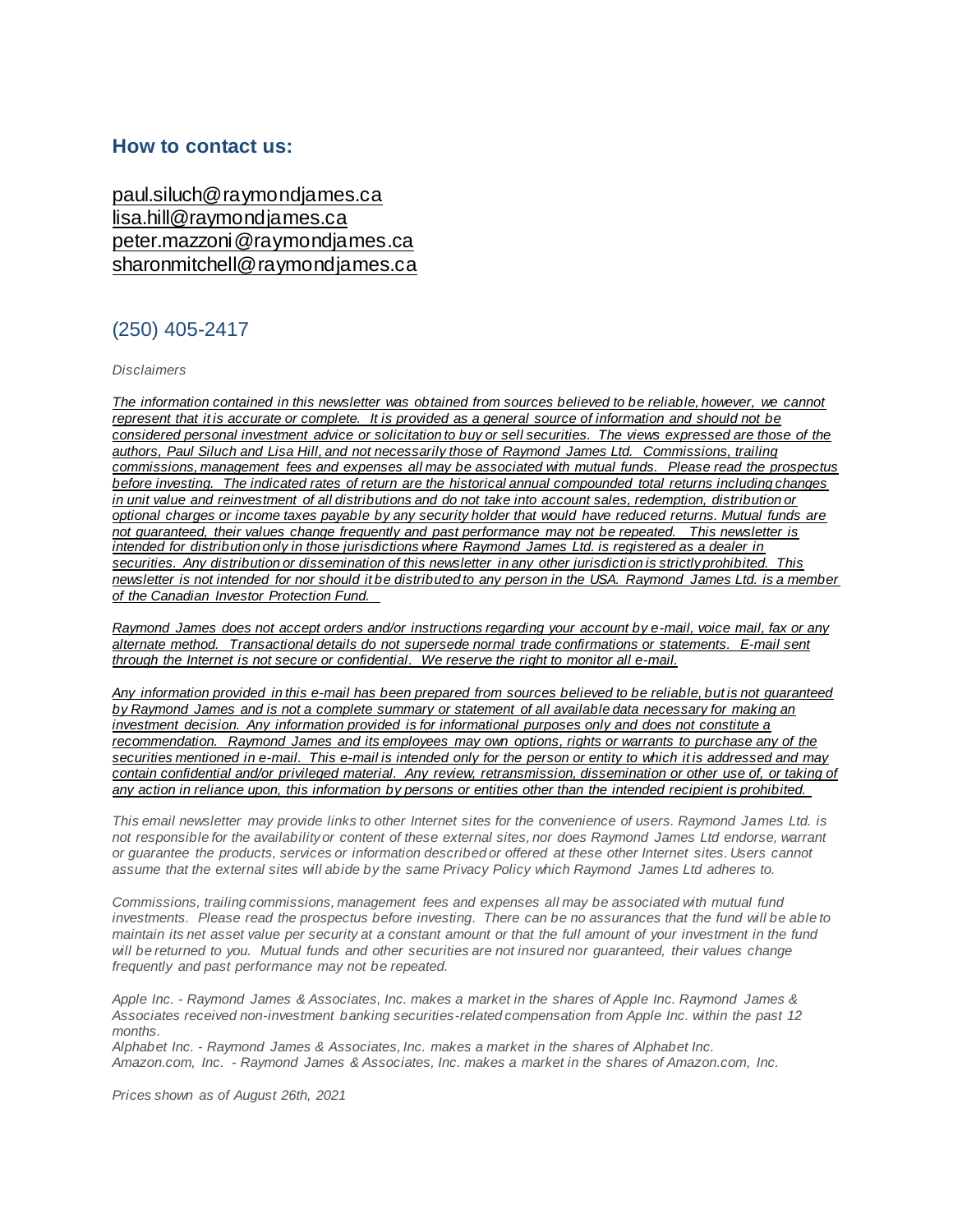*You are receiving this message because our records indicate that you have requested this information. If you no longer wish to receive research from Raymond James, please reply to this message with unsubscribe in the subject line and include your name and/or company name in the message. Additional Risk and Disclosure information, as*  well as more information on the Raymond James rating system and suitability categories, is available at *[www.rjcapitalmarkets.com/Disclosures/Index.](https://urldefense.proofpoint.com/v2/url?u=https-3A__na01.safelinks.protection.outlook.com_-3Furl-3Dhttps-253A-252F-252Furldefense.proofpoint.com-252Fv2-252Furl-253Fu-253Dhttps-2D3A-5F-5Fnam11.safelinks.protection.outlook.com-5F-2D3Furl-2D3Dhttps-2D253A-2D252F-2D252Fowa-2D2Dkel.raymondjames.ca-2D252Fowa-2D252Fredir.aspx-2D253FSURL-2D253DxhOB4gpVfLOskwdkUL9L2f18Fq4IG2rgvMfuIIX7BlwZiacj7DPTCGgAdAB0AHAAOgAvAC8AdwB3AHcALgByAGoAYwBhAHAAaQB0AGEAbABtAGEAcgBrAGUAdABzAC4AYwBvAG0ALwBEAGkAcwBjAGwAbwBzAHUAcgBlAHMALwBJAG4AZABlAHgA-2D2526URL-2D253Dhttp-2D25253a-2D25252f-2D25252fwww.rjcapitalmarkets.com-2D25252fDisclosures-2D25252fIndex-2D26data-2D3D02-2D257C01-2D257C-2D257Cc172461ecbee4482512908d85e8192cf-2D257C84df9e7fe9f640afb435aaaaaaaaaaaa-2D257C1-2D257C0-2D257C637363258183655664-2D26sdata-2D3DoIGN-2D252B1v-2D252BJNQ-2D252BZPo1ywEHtDOfbELe3OmLG-2D252FFg-2D252FM3Utoc-2D253D-2D26reserved-2D3D0-2526d-253DDwMF-2Dg-2526c-253DK3dQCUGiI1B95NJ6cl3GoyhMW2dvBOfimZA-2D83UXll0-2526r-253D-5F6MBBSGYsFznIBwslhTiqBKEz4pHUCTd-5F9tbh-5FEpUMY-2526m-253D7qOaEnVxLdGuCP74qXGTNk9xkBSFm8R3CYYmRfTv9PQ-2526s-253DDBdK-5FpzBuQHicYmhkDa-2D8JlRVcVl-2Doi24aL-5FwseaH40-2526e-253D-26data-3D04-257C01-257C-257Cd7befaa6204e4970b3c708d940d9c59b-257C84df9e7fe9f640afb435aaaaaaaaaaaa-257C1-257C0-257C637612126570807637-257CUnknown-257CTWFpbGZsb3d8eyJWIjoiMC4wLjAwMDAiLCJQIjoiV2luMzIiLCJBTiI6Ik1haWwiLCJXVCI6Mn0-253D-257C1000-26sdata-3D42WFytg2nJigwFv25rXxW91ml6-252BCn4KvME5M-252BcAoInY-253D-26reserved-3D0&d=DwMGaQ&c=6lBq1l7u-nYp55J7Pl8O6Ib5YT4g76ov0zCpXQrgS5M&r=TmDOHaoWW3RetfvnGoPae_UczKZXXQgvJPe_P66GVYI&m=Hg8p8oxWBi-8j3HS2BzGxBvIXidcreERuI3mj9N1_KY&s=yWJS6c4Wff_BUzjMT1YI3oJyIFTiCn7WNVr3YMhaYIk&e=)*

\_\_\_\_\_\_\_\_\_\_\_\_\_\_\_\_\_\_\_\_\_\_\_\_\_\_\_\_\_\_\_\_\_\_\_\_\_\_\_\_\_\_\_\_\_\_\_\_\_\_\_\_\_\_\_\_\_\_\_\_\_\_\_\_\_\_\_\_\_\_\_\_\_\_\_\_\_\_\_\_\_\_\_\_

\_\_\_\_\_\_\_\_\_\_\_\_\_\_\_\_\_\_\_\_\_\_\_\_\_\_\_\_\_\_\_\_\_\_\_\_\_\_\_\_\_\_\_\_\_\_\_\_\_\_\_\_\_\_\_\_\_\_\_\_\_\_\_\_\_\_\_\_\_\_\_\_\_\_\_\_\_\_\_\_\_\_\_\_

\_\_\_\_\_\_\_\_\_\_\_\_\_\_\_\_\_\_\_\_\_\_\_\_\_\_\_\_\_\_\_\_\_\_\_\_\_\_\_\_\_\_\_\_\_\_\_\_\_\_\_\_\_\_\_\_\_\_\_\_\_\_\_\_\_\_\_\_\_\_\_\_\_\_\_\_\_\_\_\_\_\_\_\_

\_\_\_\_\_\_\_\_\_\_\_\_\_\_\_\_\_\_\_\_\_\_\_\_\_\_\_\_\_\_\_\_\_\_\_\_\_\_\_\_\_\_\_\_\_\_\_\_\_\_\_\_\_\_\_\_\_\_\_\_\_\_\_\_\_\_\_\_\_\_\_\_\_\_\_\_\_\_\_\_\_\_\_\_

To unsubscribe and no longer receive any email communications from this sender, including information about your account, please either click [here](mailto:paul.siluch@raymondjames.ca?subject=[UNSUBSCRIBE]&body=I%20wish%20to%20unsubscribe%20from%20all%20commercial%20electronic%20messages%20from%20this%20sender.%20%20There%20may%20be%20other%20employees%20or%20agents%20within%20Raymond%20James%20which%20communicate%20with%20me%20electronically%20and%20I%20understand%20that%20I%20may%20unsubscribe%20from%20these%20senders%20separately.) or send a reply email to the sender with [UNSUBSCRIBE] in the subject line.

Pour vous désabonner de cet expéditeur soit clique[r ici](mailto:paul.siluch@raymondjames.ca?subject=[UNSUBSCRIBE]&body=Je%20souhaite%20me%20désinscrire%20de%20tous%20les%20messages%20électroniques%20commerciaux.%20Il%20peut%20y%20avoir%20d) ou envoyer un e-mail de réponse à l'expéditeur avec [UNSUBSCRIBE] dans la ligne d'objet.

This message and any attachments are intended only for the use of the addressee or their authorized representative. It may contain information that is privileged and/or confidential. Any unauthorized dissemination, distribution or copying of this communication or any part thereof, in any form whatsoever is strictly prohibited. If you have received this communication in error, please delete permanently the original e-mail and attachments, destroy all hard copies that may exist, and notify the sender immediately. Raymond James may monitor and review the content of all email communications. Trade instructions by email or voicemail will not be accepted or acted upon. Please contact us directly by telephone to place trades. Unless otherwise stated, opinions expressed in this email are those of the author and are not endorsed by Raymond James. Raymond James accepts no liability for any errors, omissions, loss or damage arising from the content, transmission or receipt of this email. The designation Raymond James, mentioned in this notice and disclaimer, refers to and include the following divisions and entities: Raymond James Ltd., a member of the Investment Industry Regulatory Organization of Canada (IIROC) and of the Canadian Investor Protection Fund (CIPF); its divisions 3Macs, MacDougall, MacDougall & MacTier and Raymond James Correspondent Services; and its subsidiaries: Raymond James Financial Planning Ltd. registered as a life insurance agency in all provinces except the province of Québec where it is registered as Financial Services Firm with the Autorité des marchés financiers (AMF); Raymond James Investment Counsel Ltd., a firm primarily regulated and governed by the British Columbia Securities Commission but registered and regulated by securities commissions in other Canadian provinces, and also regulated by the U.S. Securities and Exchange Commission; Raymond James Trust (Canada), a trust company regulated by the Office of the Superintendent of Financial Institutions (OSFI); and, Raymond James Trust (Québec) Ltd., a trust company regulated by the AMF.

Ce message ainsi que le ou les fichiers qui y sont joints sont à l'usage exclusif du destinataire ci-dessus ou de son mandataire autorisé. Cette communication pourrait contenir de l'information privilégiée et confidentielle. Toute diffusion, distribution ou reproduction non autorisée de cette communication électronique, en tout ou en partie, sous quelque forme que ce soit, est strictement interdite. Si vous avez reçu cette communication et toute pièce jointe par erreur, veuillez les supprimer de façon permanente de vos systèmes, en détruire toute copie et en informer immédiatement l'expéditeur. Raymond James peut surveiller et examiner le contenu de toutes les communications électroniques. Les instructions portant sur des opérations, communiquées par courriel ou dans une boîte vocale, ne seront pas acceptées, ni exécutées. Veuillez communiquer avec nous directement par téléphone pour donner des instructions d'opérations boursières. Sauf indication contraire, les avis exprimés dans le présent courriel sont ceux de l'auteur et ne sont pas approuvés par Raymond James. Raymond James décline toute responsabilité en cas d'erreurs, d'omissions, de pertes ou de dommages découlant du contenu, de la transmission ou de la réception du présent courriel. Le nom Raymond James utilisé dans le présent avis et clause